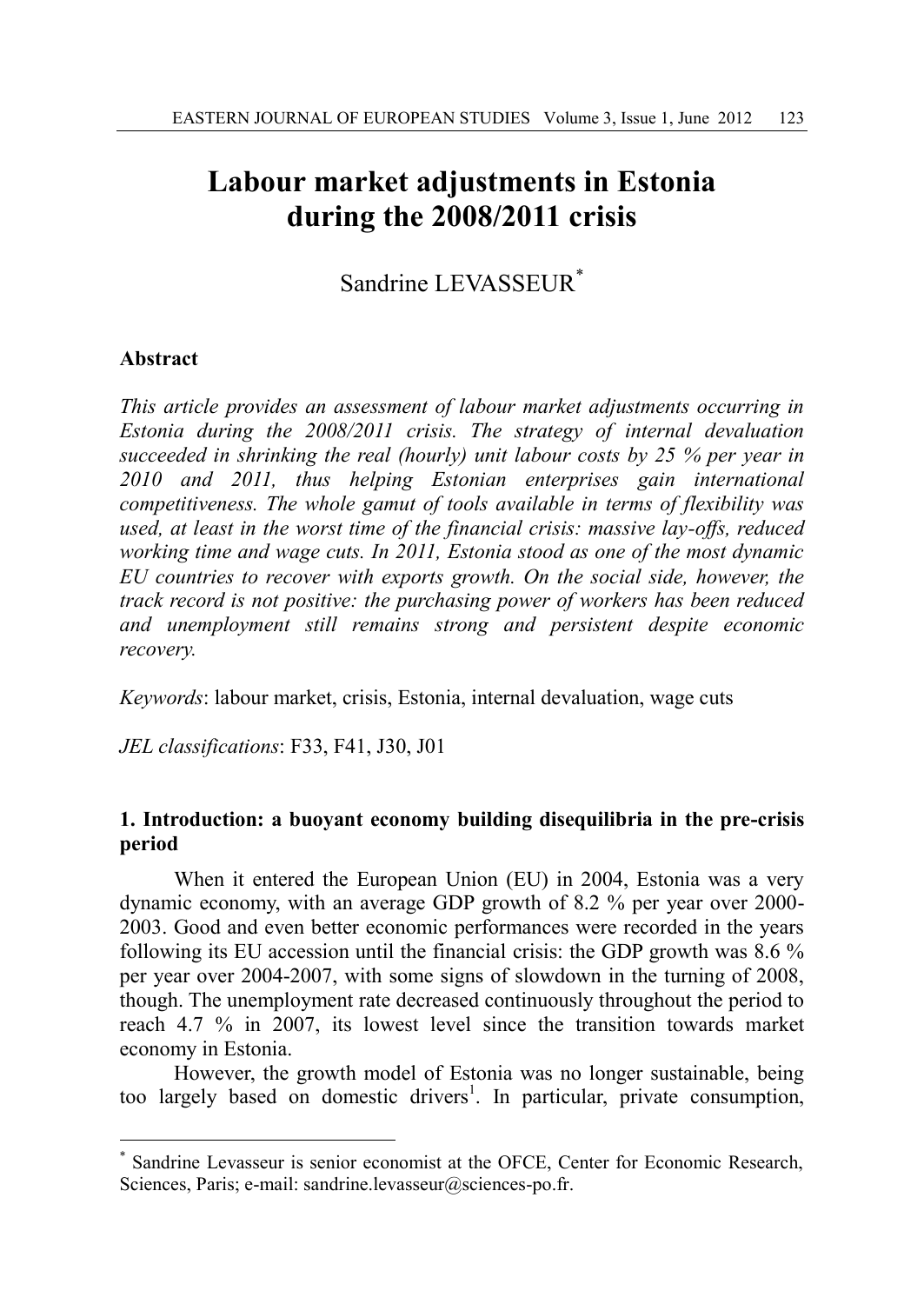financed by the widespread credit to households and very dynamic wages, was the most important contributing factor to GDP over 2004-2007, accounting for 67 % of the GDP growth over the period (compared to 56 % over 2000-2003). By contrast, external drivers were working poorly and Estonia accumulated a huge current account deficit reaching 17 % of GDP in 2007. Yet, consumption goods accounted for the bulk of trade balance disequilibria, while intermediate and investment goods were mainly in balance and primary goods in a slight surplus (Antonin and Levasseur, 2010).

In terms of economic activity sectors, such a growth model means that the manufacturing sector made a low contribution to the GDP growth, in particular in the pre-crisis period (Price and Wörgötter, 2011). For instance, in 2007, the manufacturing sector contributed for only 9 % to the GDP growth (compared to 27 % over 2000-2003) while those of construction, wholesale & retail trade, financial intermediation and real estate contributed altogether for 63 % (49 % over 2000-2003).

To a certain extent, the year 2004 was a turning point in Estonia: the domestically-based growth model was endorsed, fuelled by credit to households and financed by foreign debt. It was accompanied by a boom in real estate and construction sector. Last, labour shortages or fear of them – due to the possibility for Estonian workers to work in other EU countries – exerted strong pressures on wages growth. In particular, wages growth was largely exceeding labour productivity growth, which undermined the competitiveness of Estonian companies (Levasseur, 2009; Purfield and Rosenberg, 2010; Rosenberg, 2008). Over-optimistic expectations about the future  $-$  a lot of them related to the EU membership – were another explanatory factor for both large wage increases and household credit boom. At this time, Estonia, altogether with Latvia and Lithuania, were called the Baltic tigers.

However, in the course of the 2007 winter, the first slowdown signs were already present and Estonia faced mounting external pressures (Rosenberg, 2008). Then, when Lehman Brothers went bankrupt in September 2008, Estonia experienced large capital outflows, thus further precipitating its economy into recession<sup>2</sup>. At this time, Estonia had to decide on either devaluating or not the external value of its currency and finally opted to maintain its currency board with further steps undertaken for a speedy euro adoption<sup>3</sup>. Instead, a strategy of internal devaluation consisting in curbing wages to gain a competitive edge by

<sup>&</sup>lt;sup>1</sup> The two other Baltic States (namely Latvia and Lithuania) share a lot of similarities to Estonia in terms of growth model (see Brixiova, Vartia and Wörgötter, 2009; Darvas et al., 2011; European Commission, 2010; Levasseur, 2009).

<sup>&</sup>lt;sup>2</sup> To a very large extent, Latvia and Lithuania followed a similar path than Estonia. In December 2008, Latvia asked for a bailout from the European Union and the IMF while maintaining its fixed exchange rate arrangement.

 $3$  See Box 1 on the arguments against currency devaluation in Estonia.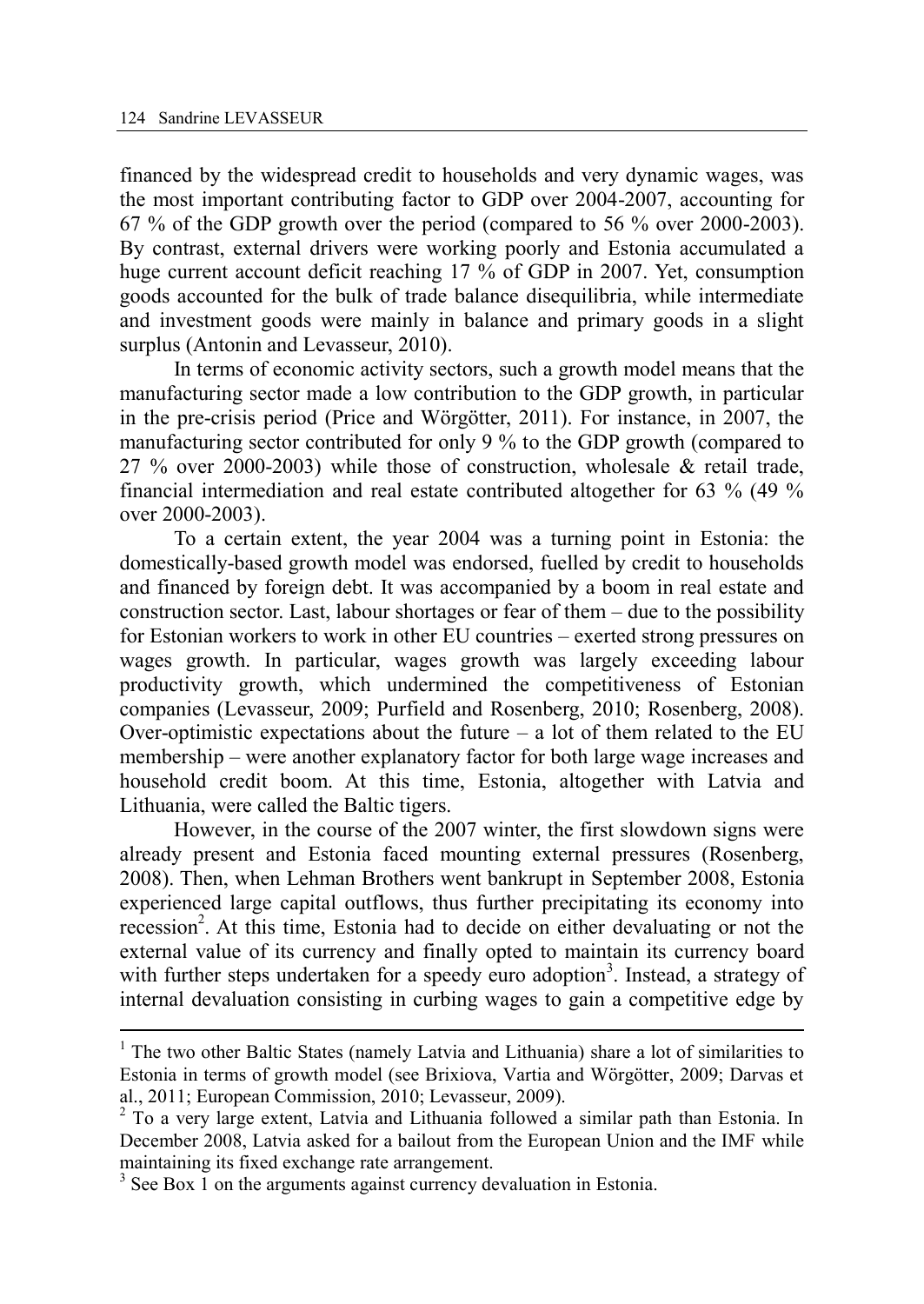pushing down local prices was implemented under the impetus of government. Another component of the strategy was a tightening in public expenditures to help push down prices, to reinforce credibility and to meet the 3 % limit in fiscal deficit of the Maastricht criteria in order to adopt the euro. Yet, in the course of 2009, further flexibility on the labour market and greater social security provisions to workers were legislated to tackle the recession (see Box 2).

The economy of Estonia has been strongly hit by the global crisis: the GDP fell by 3.7 % in 2008, then by 14.3 % in 2009. Recovery occurred in 2010 with a GDP growth of 2.3 % while pursuing in 2011 with an impressive figure of 7.6 %.

The goal of this article is to analyse the adjustment of the Estonian labour market in the context of the global crisis. In particular, did it succeed in restoring competitiveness of the economy? And how harmful for workers was the strategy of internal devaluation? The remaining of the article is as follows. Section 2 gives a decomposition of the dynamics in unit labour costs, thus adopting the viewpoint of an employer. We consider the unit labour cost for the total economy and the manufacturing sector, with a focus on the latter as this sector is more concerned with international competition. Section 3 adopts the viewpoint of workers by analysing the impact of adjustments on their purchasing power and employment opportunity. Section 4 presents briefly institutional features and societal characteristics of Estonia. Then, section 5 provides an overview on the gains of international competitiveness. Section 6 concludes.

## **Box 1: Arguments against a currency devaluation in Estonia\***

*• The devaluation would cause a surge in inflation through imports prices* 

The prices of final consumption goods which are imported would go up as well as those of intermediate and raw materials which are imported to be processed in Estonian products. That would cause a surge in consumer price index (CPI), thus delaying the euro adoption which requires a low CPI inflation to be selected. Another consequence would be probably an unbroken "price/wage" spiral, as workers would demand higher nominal wages to compensate for higher inflation.

*• The devaluation would be harmful for borrowers who have loans denominated in euros as their repayment would grow from the same amount than the devaluation* 

In Estonia, around 90 % of private loans are denominated in euros. Yet, some households are very heavily indebted (Herzberg, 2010). Without any discount, they would go bankrupt in case of currency devaluation amounting to 15-20 % (as evaluated by commentators), causing in turn losses in the banking sector.

*• The positive effects of devaluation on exports would be small, anyway.* 

In particular, in the context of a weak global demand [as in 2008/2009], no strong increase in exports could be expected from a devaluation.

*• Other negative aspects would include a loss of credibility, thus resulting in a higher international borrowing cost*

\* To a very large extent, similar arguments against devaluation hold for the two other Baltic States.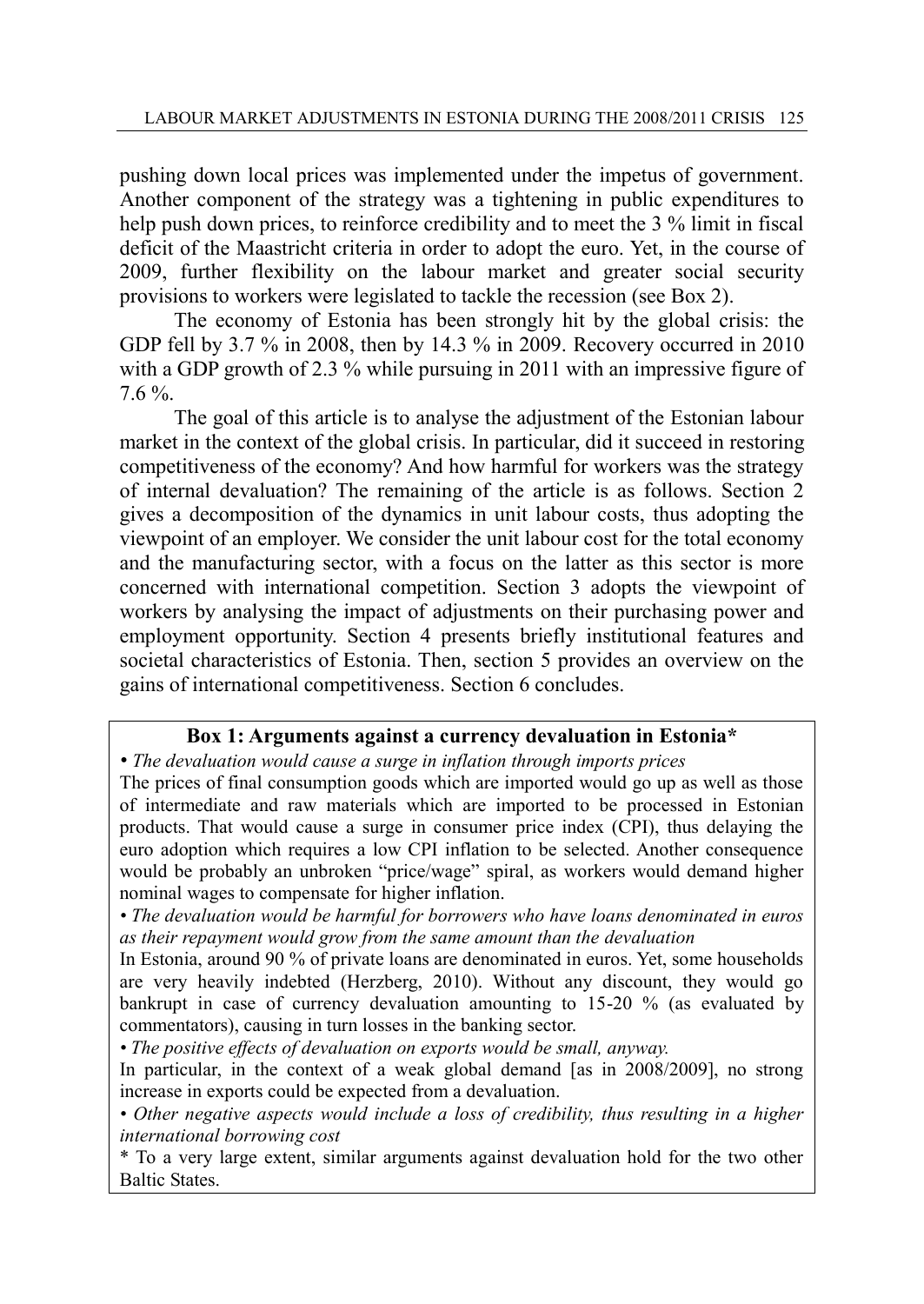#### **2. A decomposition of the dynamics of unit labour costs during the crisis**

This section aims at giving insights on how labour unit costs have developed in Estonia since the beginning of the global crisis<sup>4</sup>. We adopt an *hourly* perspective rather than a *per worker* perspective to stress on how employers have used the worked hours *per* worker to adjust the impact of the global crisis<sup>5</sup>. In Appendix 1, we provide a technical note on the decomposition of unit labour costs.

#### **2.1. The fall in wages and its impact on labour cost**

At the very beginning of the global crisis, it became clear that the previous wages policy implemented in Estonia – as well as in the other two Baltic states – should be halted, as the wage growth was largely outstripping the productivity growth (Levasseur, 2009; Purfield and Rosenberg, 2010). The government of Estonia decided on some cuts of wages in the public sector, hoping for a "demonstrating" effect on the private sector<sup>6</sup>. Looking at the data<sup>7</sup>, it appears that the growth rates of nominal labour cost have decreased substantially: peaking at more than 20 % at the end of 2007, it turned to be negative in the course of 2009 (Graph 1). The fall in nominal labour cost was smaller and of shorter duration in the manufacturing sector than in other sectors of the economy, though. Since 2009, the largest cumulated falls in nominal labour costs have been recorded in the construction sector, then in public services (Table 1). In the last quarter of 2011, the average hourly labour costs (for the total economy) stood at 7.5 euros *per* hour, as in the public and market services but slightly higher than in the manufacturing sector (7.3 euros) and lower than in the construction sector (7.9 euros).

However, once prices development in Estonia considered, there is no doubt that the real labour cost in the manufacturing sector has substantially decreased over 2010 (Table 2). In particular, the hourly labour cost decreased by 6.8 % in 2010 when the export price index is used as a deflator (4.4 % when the producer price index is used instead). As a result, 2010 was very successful in

<sup>&</sup>lt;sup>4</sup> European Commission (2011) also provides an analysis of labour market developments at the country level during the global crisis. In this paper focusing on Estonia, we give more details on the dynamics at work. Moreover, we cover the 2011 year that is, one more year than in European Commission (2011) which allows a better understanding of the benefits and costs associated to an internal devaluation.

 $<sup>5</sup>$  Hijzen and Venn (2010) provide evidence that the reduction in working time has been</sup> used in 16 OECD countries out of 19 during the global crisis. See as well Cahuc and Carcillo (2011) on short-time work schemes adopted to tackle the recession.

<sup>&</sup>lt;sup>6</sup> See LRD (2011) for a description of wage cuts in the public sector of Estonia and in other EU countries which followed this strategy.

 $<sup>7</sup>$  A table in Appendix 2 provides a link towards all series of data used by the author.</sup>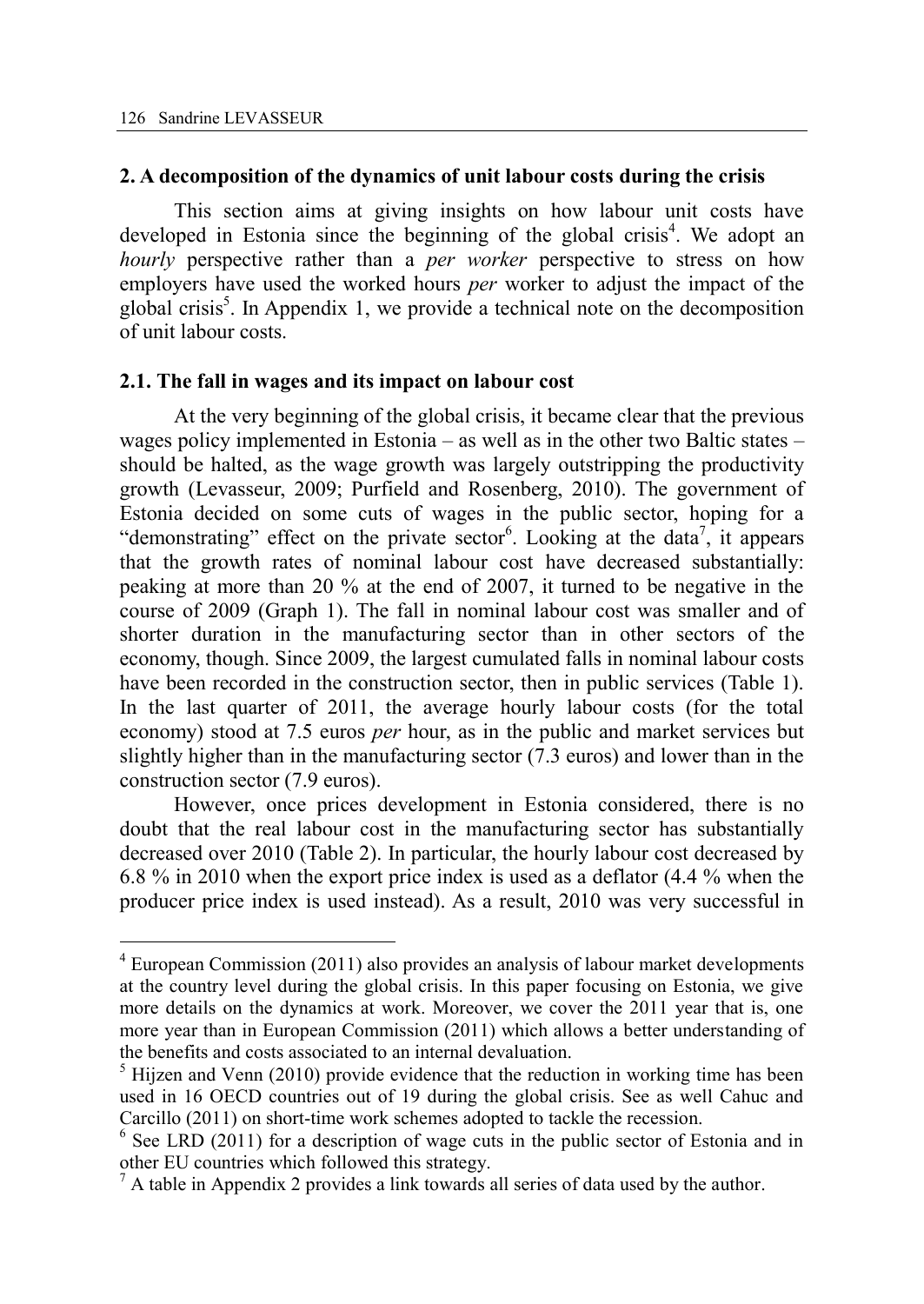alleviating labour costs of Estonian enterprises. A similar conclusion holds for 2011. In particular, the hourly labour cost deflated by the export price index is pursuing its decreasing trend (-5.1 % in 2011).



**Graph 1. Nominal** *hourly* **labour cost in Estonia (growth rate, in %)** 

Source: Central Bank of Estonia; own computations

**Table 1. Nominal** *hourly* **labour cost in Estonia, by large sector** 

| Table 1. Nominal <i>hourly</i> labour cost in Estonia, by large sector                                    |            |                                |        |        |        |          |                                           |  |  |  |
|-----------------------------------------------------------------------------------------------------------|------------|--------------------------------|--------|--------|--------|----------|-------------------------------------------|--|--|--|
|                                                                                                           |            |                                |        |        |        |          | Cumulated gains $(+)$                     |  |  |  |
|                                                                                                           | Level 2007 | Growth (year-on-year), in $\%$ |        |        |        |          | Level $2011Q4$ or losses (-) since $2009$ |  |  |  |
|                                                                                                           | in euros   | 2008                           | 2009   | 2010   | 2011   | in euros | in $\%$ points                            |  |  |  |
| Total                                                                                                     | 6.4        | 15.8                           | $-1.3$ | $-1.6$ | 4.1    | 7.5      | 1.2                                       |  |  |  |
| Manufacturing                                                                                             | 6.1        | 13.4                           | 0.5    | $-0.8$ | 4.7    | 7.3      | 4.4                                       |  |  |  |
| Construction                                                                                              | 7.2        | 12.4                           | $-7.7$ | $-1.3$ | 0.9    | 7.9      | $-8.2$                                    |  |  |  |
| Market services*                                                                                          | 6.3        | 15.1                           | 0.0    | $-4.6$ | 7.3    | 7.5      | 2.7                                       |  |  |  |
| Public services*                                                                                          | 6.8        | 18.9                           | $-3.6$ | 2.2    | $-2.3$ | 7.5      | $-3.7$                                    |  |  |  |
| * The public services consist of public administration, defence and compulsory social security, education |            |                                |        |        |        |          |                                           |  |  |  |

and health sectors. The market services consist of remaining services sectors.

Source: Contrah Bank to fice stomia; computations of the author

**different index prices** –

| Table 2. Real <i>hourly</i> labour cost in manufacturing sector of Estonia –<br>different index prices - |      |      |        |       |  |  |  |  |
|----------------------------------------------------------------------------------------------------------|------|------|--------|-------|--|--|--|--|
|                                                                                                          | 2008 | 2009 | 2010   | 2011  |  |  |  |  |
| Producer price index (PPI) deflator                                                                      | 74   | 2.8  | $-44$  | $-01$ |  |  |  |  |
| Export price index (EPI) deflator                                                                        | 92   | 42   | $-6.8$ | $-51$ |  |  |  |  |
| Source: Cenntah Bankko f Elstoiaia; communitations disturbathor.                                         |      |      |        |       |  |  |  |  |

# **2.2. The fall in employment and hours worked**

In Estonia, employment began to drop sharply at the very beginning of the global crisis. In particular, in the manufacturing sector, some 15.4 % of the workforce was laid-off in 2009, and another 5.4 % in 2010 (Table 3). For the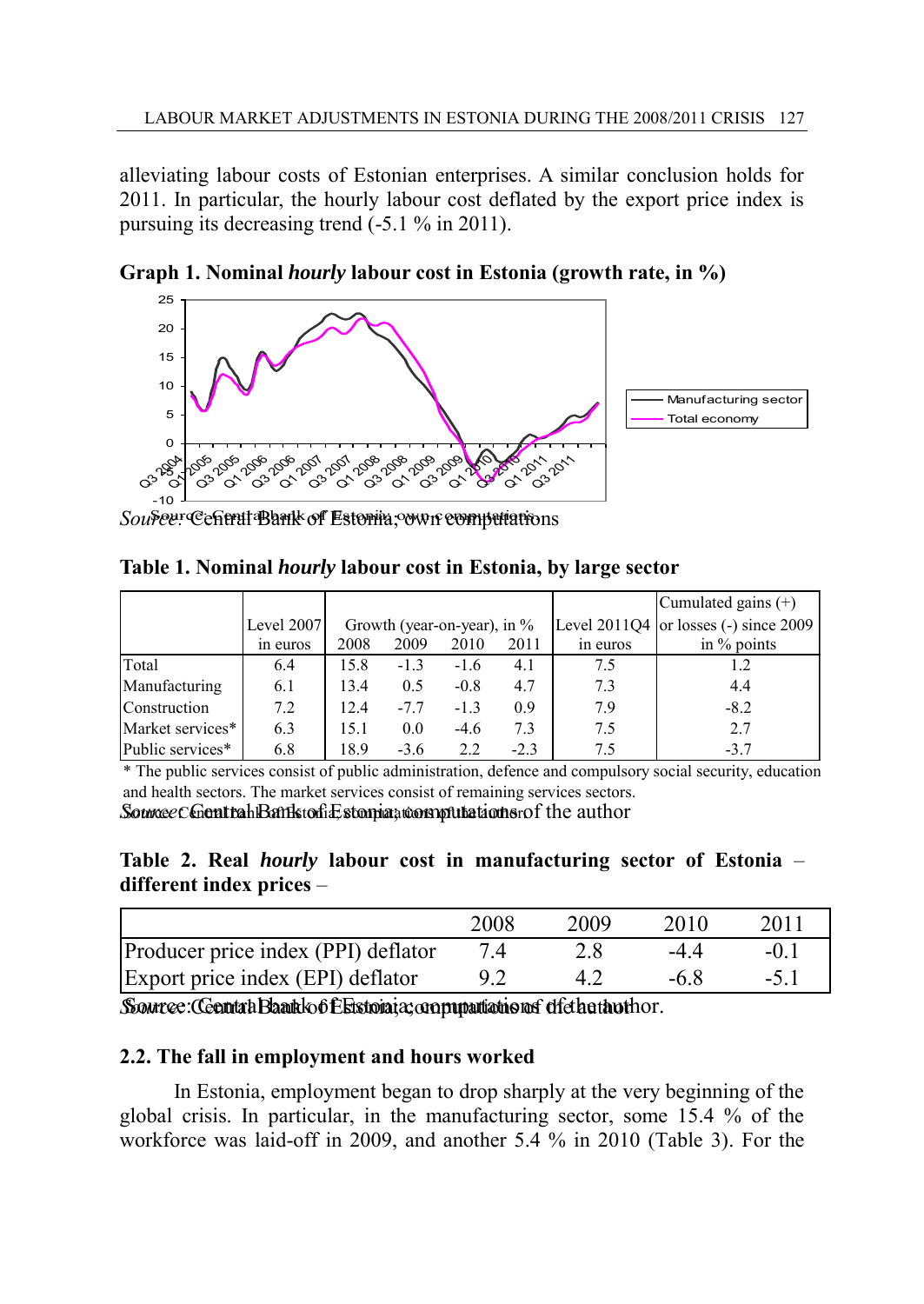total economy, employment decelerated by respectively 9.9 % and 4.7% over 2009 and 2010.

Changes in worked hours – due to part-time working plans or unpaid holidays – had a protecting effect on Estonian employment, especially in 2009. According to our estimates, around 25,000 jobs were saved as early as the first quarter of 2009 due to reductions in working time (Graph  $2)^8$ . That would account for 3.5 % of the Estonian labour force. The average hours worked *per* worker have declined by 1.1 % in 2008, and then by 2.3 % in 2009 (Table 3). The reduction in working time was even larger in the manufacturing sector, especially in 2009 with a decline of 3.2% in the average worked hours *per* worker. With the recovery in 2010, the average number of worked hours has been adjusted upward, increasing by 2.1 % in the total economy and 5.1 % in the manufacturing sector. Further gains in worked hours were reported for 2011.

| Total economy <sup>a)</sup> | Productivity | Value added | Employment | Hours  |
|-----------------------------|--------------|-------------|------------|--------|
|                             | (1)          | (2)         | 3)         | (4)    |
| 2008                        | $-2.7$       | $-3.6$      | 0.2        | $-1.1$ |
| 2009                        | $-1.9$       | $-14.2$     | $-9.9$     | $-2.3$ |
| 2010                        | 4.8          | 2.2         | $-4.7$     | 2.1    |
| 2011Q3*                     | $-0.8$       | 8.8         | 7.7        | 1.9    |
| Manufacturing <sup>b)</sup> | Productivity | Value added | Employment | Hours  |
|                             | (1)          | (2)         | 3)         | (4)    |
| 2008                        | $-10.1$      | $-8.1$      | 3.2        | $-1.3$ |
| 2009                        | $-7.0$       | $-25.5$     | $-15.4$    | $-3.2$ |
| 2010                        | 21.6         | 21.3        | $-5.4$     | 5.1    |
| 2011Q3*                     | 14.9         | 32.1        | 15.6       | 1.6    |

**Table 3. Decomposing growth of** *hourly* **labour productivity in Estonia** 

\* With respect 2010Q3

<sup>a)</sup> GDP at market price, chain-linked volume.

 $b)$  Value added, chain-linked volume.

Source: Central bank of Estonia; computations of the author. *Source:* Central Bank of Estonia; computations of the author

<sup>&</sup>lt;sup>8</sup> In a publication of 2010, the Bank of Estonia has reported a saving of 50 000 jobs for 2009. Since then, revisions in worked hours and employment data have reduced the estimates of jobs saved.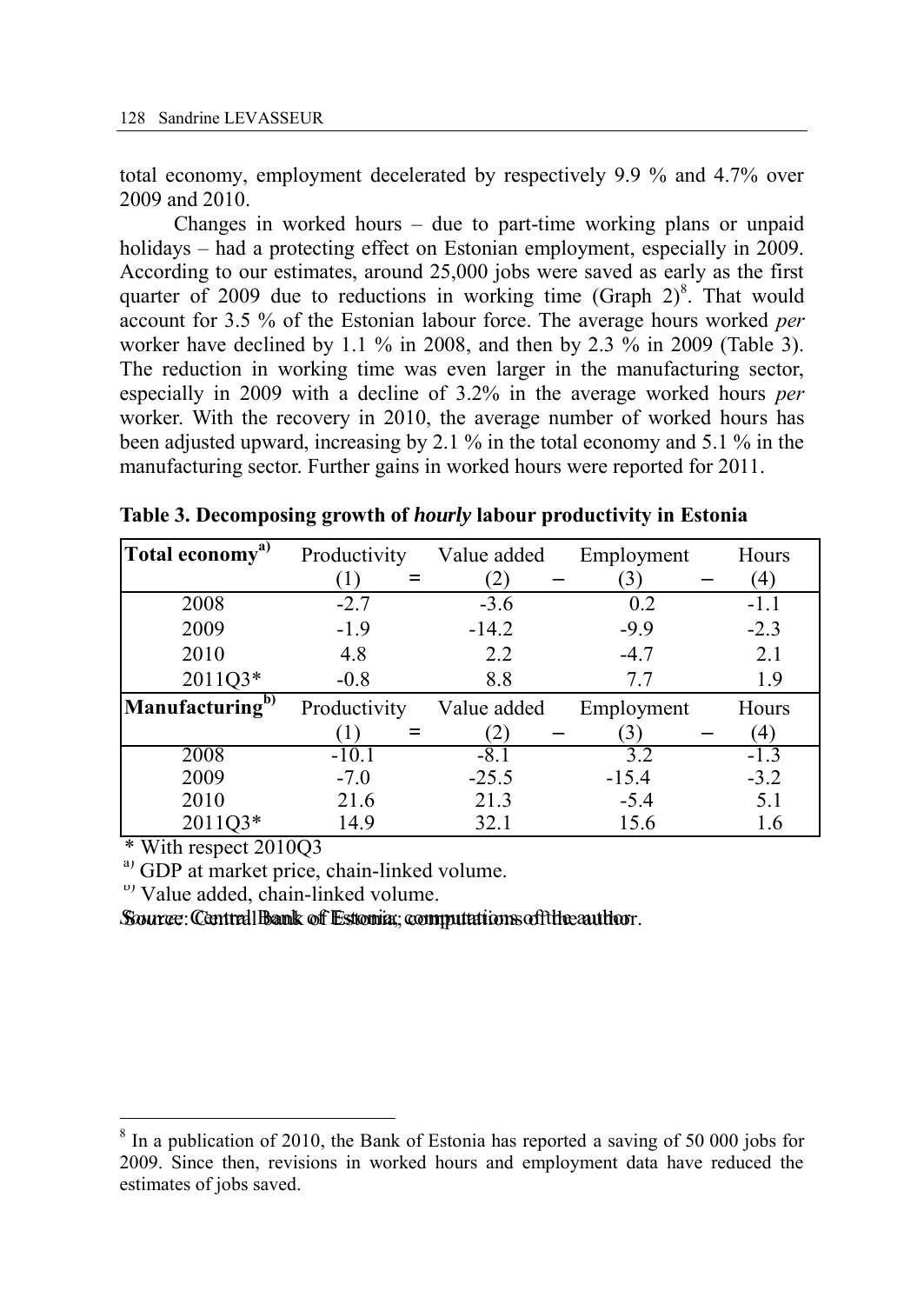

**Graph 2. Estimates of jobs saved in Estonia due to part-time working plans** 

*Source:* Central Bank of Estonia; computations of the author.

# **2.3. The impact on** *hourly* **productivity and (real) unit labour cost**

As summarized in Table 3, the hourly productivity in the Estonian manufacturing sector was considerably deteriorated in 2008 and 2009 while they substantially recovered in 2010. Over 2009, the massive layoffs (-15.4 %) and reduction in worked hours (-3.2 %) were not sufficient to compensate the dramatic fall in the volume of value added in the manufacturing sector (-25.5 %): the productivity *per* hour declined by 7 %. Over 2010, as the economic situation improved, the demand of labour was immediately met by increases in working hours (+5.1 %) while employment initially continued to decline (-5.4 %). With a 21.3 % growth in value added, the productivity *per* hour in the Estonian manufacturing sector surged by 21.6 %. For the total economy, the growth rate of productivity *per* hour in 2010 is less impressive (+4.8 %), but still in line with its pre-crisis levels. In 2011, the growth of productivity in the manufacturing sector remained on a high trend, with a  $+14.9$  % over the first quarters.

Combined with developments in hourly labour cost (reported in tables 1 and 2), it is clear that the (real) unit labour cost increased sharply throughout 2008 and 2009 while decreasing strongly over 2010 and 2011 (Table 4). This substantial improvement of competitiveness in 2010 and 2011 surely has helped considerably Estonia in resuming with export-led growth (see below).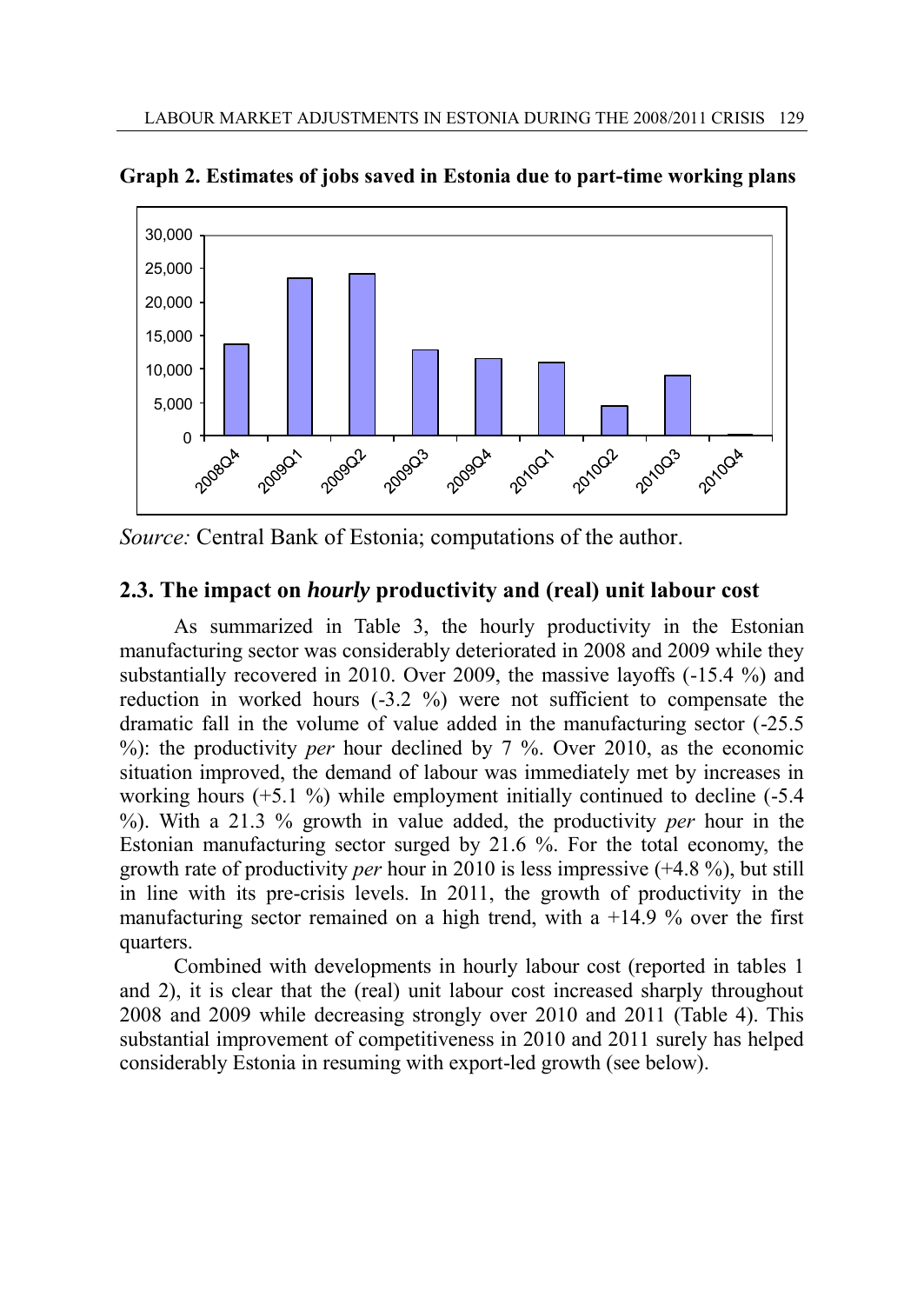|         |  |  |  | Table 4. Growth of real <i>hourly</i> unit labour cost in manufacturing sector of |  |
|---------|--|--|--|-----------------------------------------------------------------------------------|--|
| Estonia |  |  |  |                                                                                   |  |

| Table 4. Growth of real <i>hourly</i> unit labour cost in manufacturing sector of<br><b>Estonia</b> |                                                                       |         |  |  |  |  |  |  |  |
|-----------------------------------------------------------------------------------------------------|-----------------------------------------------------------------------|---------|--|--|--|--|--|--|--|
| $-$ different index prices $-$                                                                      |                                                                       |         |  |  |  |  |  |  |  |
|                                                                                                     | Producer price index (PPI) deflator Export price index (EPI) deflator |         |  |  |  |  |  |  |  |
| 2008                                                                                                | 17.6                                                                  | 193     |  |  |  |  |  |  |  |
| 2009                                                                                                | 99                                                                    | 11.2    |  |  |  |  |  |  |  |
| 2010                                                                                                | $-26.0$                                                               | $-28.4$ |  |  |  |  |  |  |  |
| 2011Q3*                                                                                             | $-22.4$                                                               | $-27.2$ |  |  |  |  |  |  |  |

\* With respect 2010Q3.

*Source*: Central Bank of Estonia; computations of fhe a author

## **3. The labour market adjustment in Estonia during the crisis and its impact on workers**

## **3.1. Its impact on the purchasing power of workers**

While the fall in labour costs allowed Estonian firms to restore their international competitiveness, it came at a cost of a lower purchasing power for Estonian workers. In particular, a reduced working time, combined with a fall in wages, have induced a drop in the *monthly* net wages of employees in 2009. With virtually no consumer prices inflation, the drop was around 4.5 % in 2009 in both nominal and real terms (Table 5).

|  |  |  | Table 5. Growth of <i>monthly</i> net wages in Estonia (in %) |  |  |  |  |
|--|--|--|---------------------------------------------------------------|--|--|--|--|
|  |  |  |                                                               |  |  |  |  |

|          | Nominal (net) | CPI inflation | Real (net) |
|----------|---------------|---------------|------------|
| 2008     | 15.1          | 10.4          | 4.7        |
| 2009     | $-4.6$        | $-0.1$        | $-4.5$     |
| 2010     | $-0.2$        | 3.0           | $-3.2$     |
| 2011Q1** | 4.8           | 5.3           | $-0.5$     |

\* Net from labour taxes and unemployment insurance premium. \*\*Average over Q1-Q3.

Sourge: Gentral bank of Estonia Estonia; computations of the author.

Another contributing factor to the drop was the rise of unemployment insurance premium, from 0.6 % to 2 % in June 2009, and then to 2.8 % in August 2009. Throughout 2010, the real monthly net wages continued to decline (-3.2 %), mainly as a result of a surge in consumer prices inflation which was largely driven by food and commodity prices. During the first three quarters of 2011 (last data available), higher hourly wages and working time were not sufficient to compensate vigorous consumer prices inflation: the real monthly net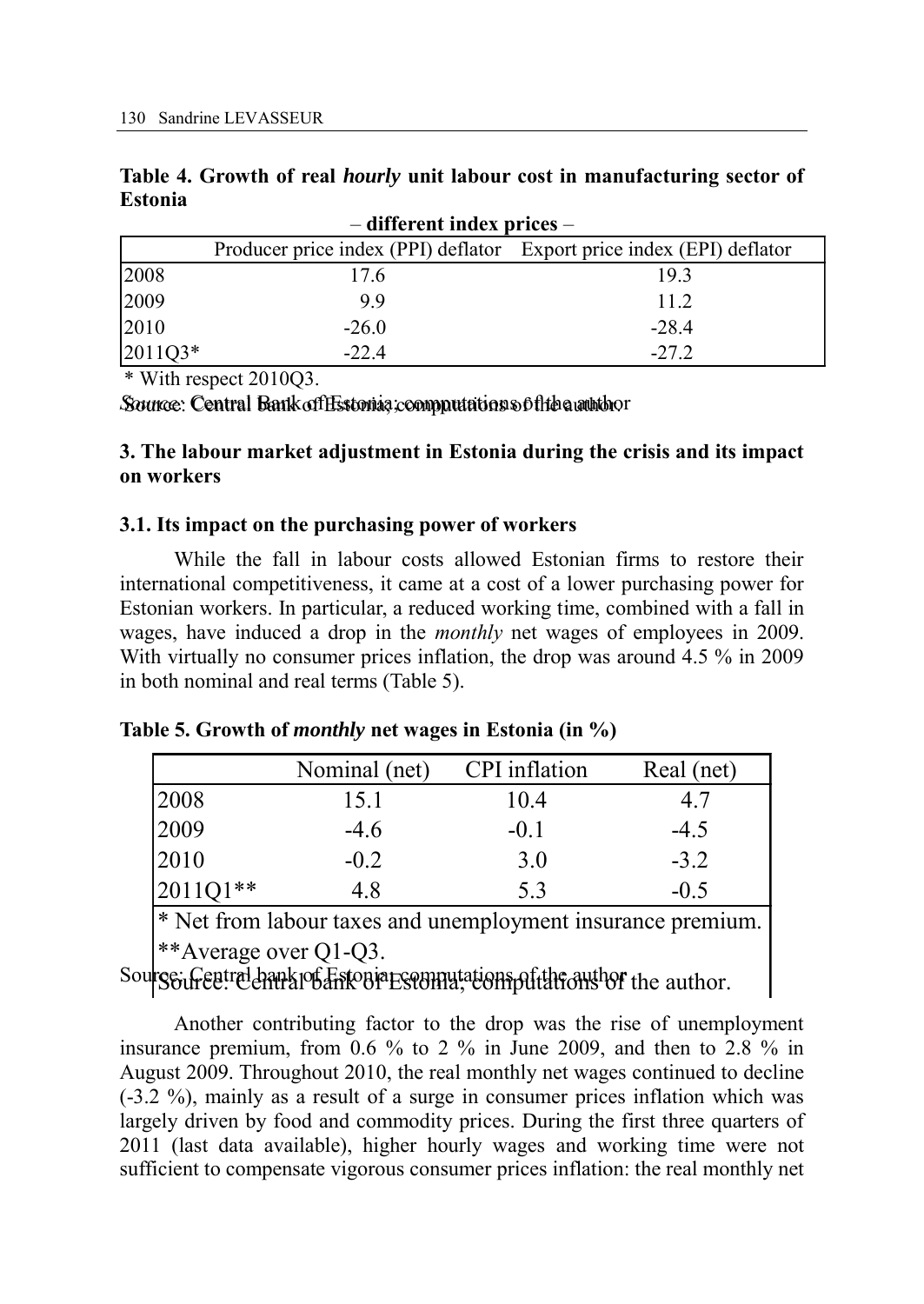wages decreased by 0.5 %. To sum up, the cumulated loss of purchasing power by an Estonian employee has been 8.2% since 2009 or, scaled differently, equivalent to 17.3 % of his gains in purchasing power obtained over 2004-2008.

## **3.2. Its impact on unemployment**

The economic crisis had huge consequences on unemployment. According to the Labour force Survey, the unemployment rate began to increase in fall 2008, tripling between 2008 and 2009 to reach 13.8 % in 2009 and then 16.9 % in 2010 (Table 6).

| Table 6. Some statistics on unemployed and unemployment benefits |  |
|------------------------------------------------------------------|--|
|------------------------------------------------------------------|--|

|                                                                                | 2008 | 2009 | 2010 | 2011 |
|--------------------------------------------------------------------------------|------|------|------|------|
| Unemployment rate (in %) according to                                          |      |      |      |      |
| • Statistics Estonia (based on Labour Force Survey)                            | 5.5  | 13.8 | 16.9 | 12.4 |
| • Estonian Unemployment Insurance Fund (based on registrations)                | 3.0  | 10.2 | 12.3 | 8.4  |
| Share of unemployed receiving unemployment benefits (insurance and allowances) |      |      |      |      |
| • as a share of new registred unemployed (in $\%$ )*                           | 73%  | 77%  | 65%  | 52%  |
| • as a share of total registred unemployed (in %)*                             | 56%  | 60%  | 46%  | 27%  |
| • as a share of total unemployed (in %)**                                      | 31%  | 44%  | 33%  | 18%  |
| Average unemployment insurance benefit payment (per beneficiary and month)     |      |      |      |      |
| • in euros                                                                     | 228  | 284  | 263  | 257  |
| • as a share of minimum wage (in %)***                                         | 82%  | 102% | 95%  | 92%  |
| Unemployment rate (in %) by groups**                                           |      |      |      |      |
| Sex · Male                                                                     | 5.8  | 16.9 | 19.5 | 13.1 |
| • Female                                                                       | 5.3  | 10.6 | 14.3 | 11.8 |
| Age • 15-24 old                                                                | 12.0 | 27.5 | 32.9 | 22.3 |
| $\cdot$ 25-54 old                                                              | 4.8  | 12.9 | 15.2 | 11.6 |
| $• 55-64$ old                                                                  | 4.1  | 9.4  | 16.2 | 11.6 |
| Citizenship • Estonian                                                         | 4.2  | 11.0 | 13.4 | 9.7  |
| • Non-estonian                                                                 | 8.2  | 19.0 | 23.4 | 18.2 |
| Education • Low educated (below upper secondary education)                     | 12.0 | 28.6 | 30.9 | 26.2 |
| • Middle educated (secondary education)                                        | 5.8  | 15.8 | 19.3 | 12.8 |
| • High educated (tertiary education)                                           | 2.9  | 6.2  | 9.3  | 8.0  |
| Unemployment rate (in %) by duration**                                         |      |      |      |      |
| • Less than 6 months                                                           | 52.9 | 51.8 | 32.8 | 30.5 |
| • 12 months or more                                                            | 30.7 | 27.4 | 45.4 | 56.8 |

\*\* Based on unemployed people according to the Labour Force Survey.

\*\*\*The minimum wage is set to 278 euros per month since 2008.

 $\overline{a}$ 

Sources: Central bank of Estonia; Estonian Unemployment Insurance Fund; own computations.

Figures reported by the Estonian Unemployment Insurance Fund are lower as some unemployed persons are not registered to the Fund<sup>9</sup>. But the two

<sup>&</sup>lt;sup>9</sup> Registration depends on the position over the business cycle as well as the benefits accompanying the registration (unemployment insurance, unemployment benefits, health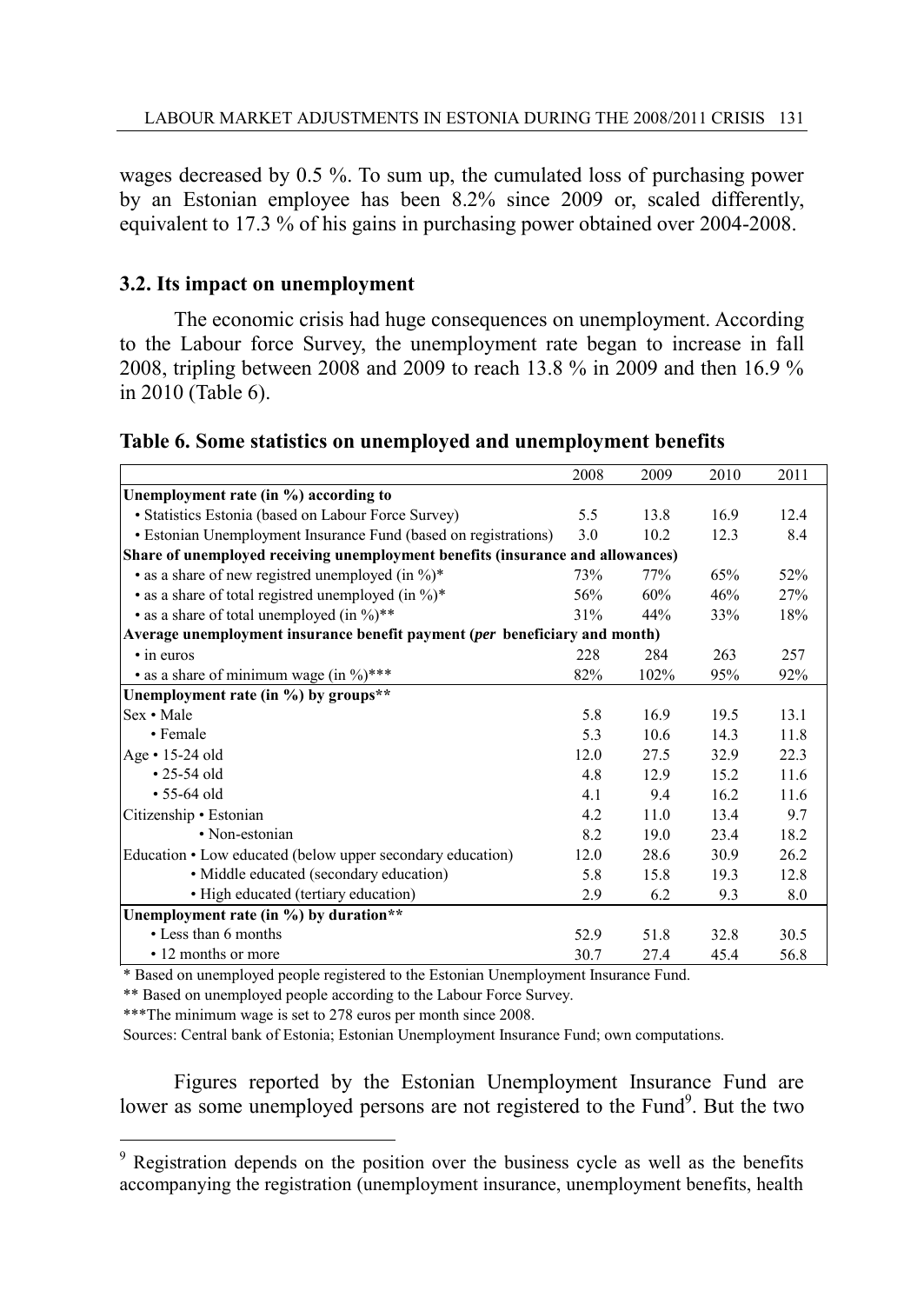alternative unemployment rates are in line, with a rise from 2008 to 2010 and then a decrease over the first semester of 2011. At the end of December 2011 (last figures available for both rates), the unemployment rate stood at 11.4 % according to the Labour force Survey and 7.3 % according to the Estonian Unemployment Insurance Fund.

Among groups, those of males, young, non-Estonians and low-educated have suffered the most as a consequence of labour market adjustments in 2009 and 2010, falling in unemployment relatively more than females, middle-aged, Estonians and highly-educated (Table 6). The highest unemployment rate remains for the group of young, with more than 22 % of them being unemployed in 2011 (33 % in 2010). People with a low-education constitute another group where unemployment rate stood at a high level (around 26 % in 2011). Yet, with the global crisis, long-term unemployment has surged: some 57 % of unemployed were without job for more than 12 months in 2011 (compared to 31 % in 2008) while those in unemployment for less than 6 months accounted for 31 % (compared 53 % in 2008).

Despite the recovery in 2010 and 2011, the unemployment rate remains high in Estonia for several reasons. First, gains in productivity have enabled the production *ceteris paribus* of more goods and services *per* employee, thus reducing the need of hiring new workers to face higher demand for goods and services. Yet, the negative side of the flexible working time arrangement is that a recovery in production does not necessarily induce a recovery in employment of the same magnitude, as a higher need for hours worked is fulfilled by incumbent workers (see Table 3).

Second, the pre-crisis structure of the economy is no longer sustainable. Workers from previously booming sectors (construction, real estate), who lost their job during the crisis, could not get a job in the same sectors: they have to be trained to get a job in sectors where recovery occurs. In particular, employment in the construction sector accounted for 87,400 persons at its peak (reached in the third quarter of 2007) or, put differently, for more than 13 % of the total Estonian employment. At the end of 2011, some 63,800 persons were engaged in the construction sector, thus regaining "only" 23,200 persons since the trough. At the same time, as 62,000 persons corresponds roughly to the number of the hired people at the beginning of the boom in the construction sector, there is little hope to get massive employment opportunity in the construction sector in the future.

insurance and training courses). As the legislation regarding benefits changed in the mid-2009 and became more generous, the share of registered unemployed in total unemployed jumped from 55 % in 2008 to 74 % in 2009.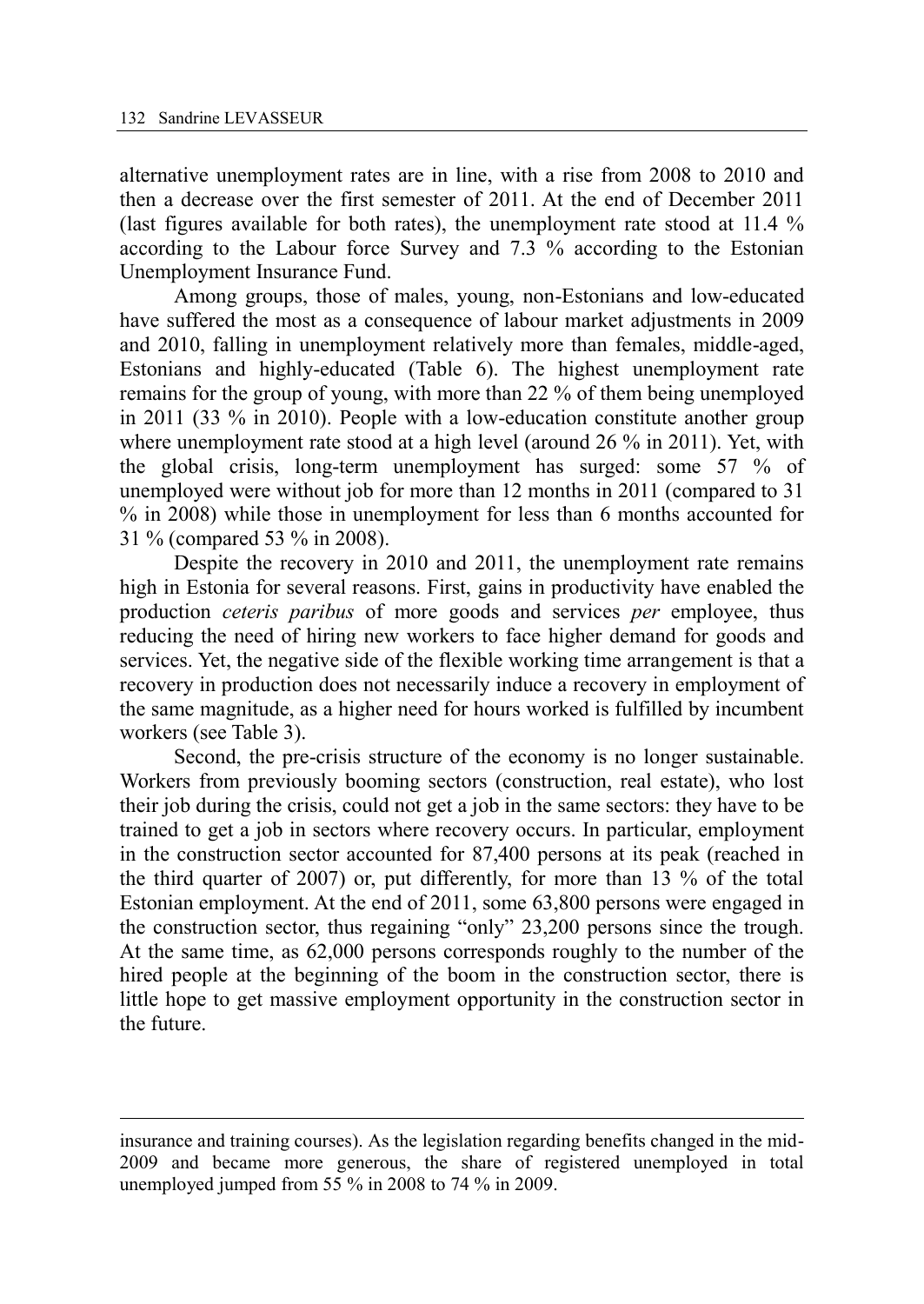## **3.3. Its impact on benefits of the unemployed**

Looking at benefits, due to changes in legislation (see Box 2), the share of the unemployed receiving unemployment benefits has increased in 2009 to amount 77 % of the newly registered, 60 % of the total registered and 44 % of the total unemployed (Table 6). However, with the protracted period of bad economic times, the share of the unemployed receiving benefits has decreased steadily, with only 52% of the newly registered receiving unemployment benefits in 2011 as more unemployed entered the labour market without meeting the requirements for receiving benefits (mainly young people). As a share of total registered, slightly more than one quarter (27 %) have received benefits while the figure falls at 18 % for the share of the total unemployed, which is clearly a small percentage.

The average unemployment insurance benefit payment *per* beneficiary has increased in 2009 to reach 284 euros, accounting for slightly more than 100 % of the Estonian minimum wage. As the minimum wage stands at a particular low level in Estonia (accounting for 35 % of the average national wage in 2009 (as compared to 60 % in most EU countries), that means that the unemployment benefit system is not particularly generous despite steps taken towards higher provisions with the new Employment Act (see Box 2). The gradual reduction in unemployment benefits, combined with a longer time in unemployment, has induced a decrease in the average unemployment benefit payment over the time: for the first semester, it amounts at 257 euros or 92 % of the Estonian minimum wage.

## **3.4. Its impact on migration**

 $\overline{a}$ 

In Estonia, net emigration has substantially recovered in 2010 to reach around 2,500 persons (or 1.90/00 of population) against 700 persons *per* year over 2008-2009 (Table  $7)^{10}$ . Two main flows explain the recovery in net emigration. First, there is a rebound in outflows, especially towards Finland which constitutes the main country of destination of emigrants. Estonian citizens accounted for the bulk of this outflow (+17.4 % over 2009/2010). Second, inflows of population have recorded a very sharp decline, especially those of non-Estonian citizenship (-46.2 % over 2009/2010). By contrast, the so-called return immigration has only slightly declined over 2008-2010.

A high persistency of unemployment in Estonia, despite the economic recovery in 2010, has prompted some Estonian workers to go abroad (and, in the first instance, to Finland where wages are higher). Similarly, workers from abroad have found lower incentives to enter Estonia where employment

<sup>&</sup>lt;sup>10</sup> Note that figures reported here are Estonian official data which underestimate the actual level of emigration (as can be seen from receiving countries' statistics).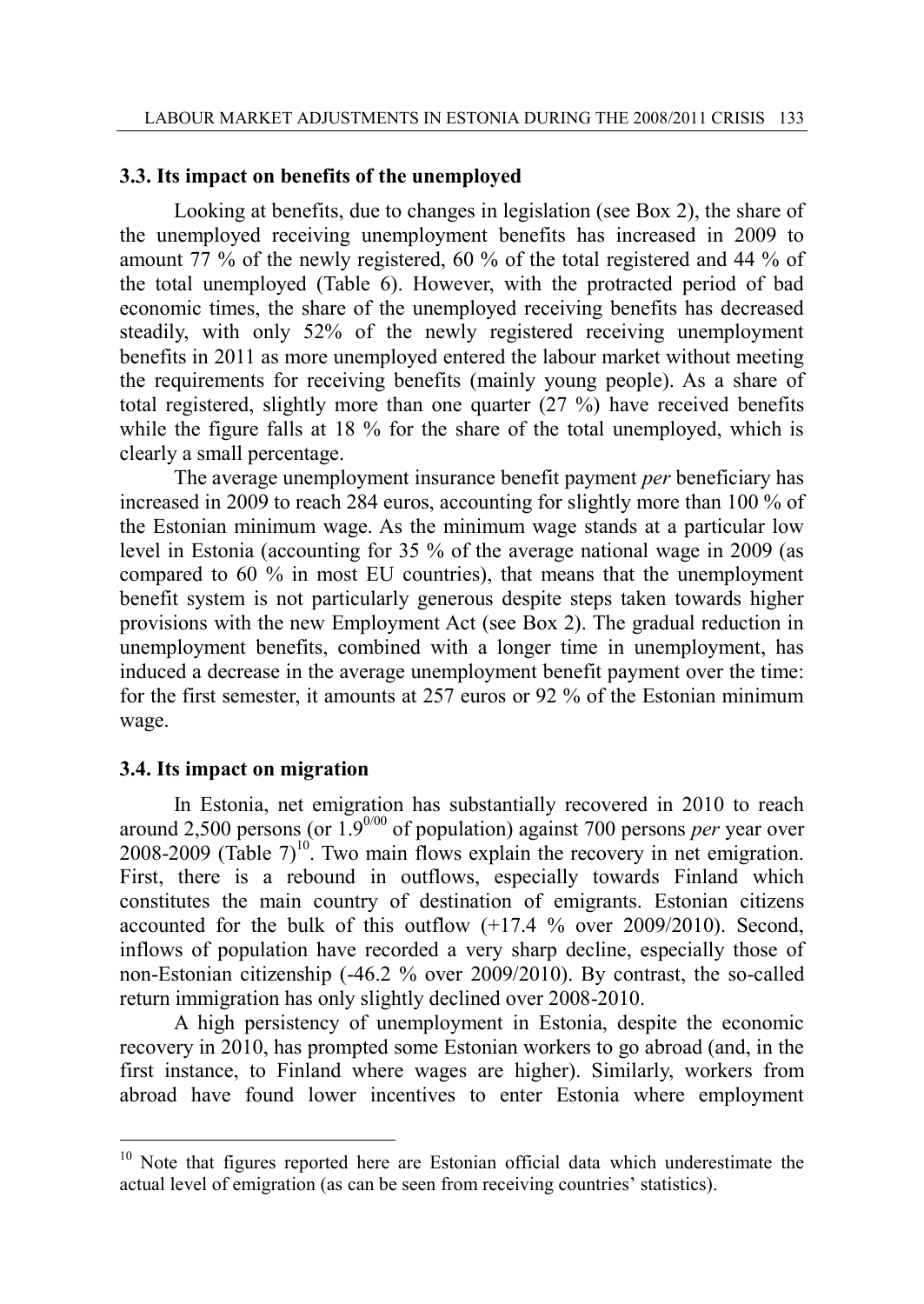opportunities were reduced, especially in the construction sector which attracted a large share of immigrants in Estonia during the pre-crisis period<sup>11</sup>. Rather paradoxically, if outflows of Estonians workers were to continue in the future, a shortage of some skills (or at least a mismatching), as experienced in the precrisis period, thus exerting again wage pressures would be created. If a portion of wage increases observed since the beginning of 2011 (Table 1) may be explained by a recovery of emigration is however out the scope of this paper as no data are available for the first quarters of 2011.

| Emigration (A)<br>Total |       | Share of                    | Share of                 | 1 <sup>st</sup> country of destination: |  |
|-------------------------|-------|-----------------------------|--------------------------|-----------------------------------------|--|
|                         |       | Estonian citizenship        | non-Estonian citizenship | Finland                                 |  |
| 2008                    | 4406  | 88%                         | 12%                      | 62%                                     |  |
| 2009<br>4658            |       | 85%                         | 15%                      | 59%                                     |  |
| 2010<br>5294            |       | 88%                         | 12%                      | 66%                                     |  |
| <b>Immigration</b> (B)  |       | Share of                    | Share of                 | $1st$ country of origin:                |  |
|                         | Total | Estonian citizenship        | non-Estonian citizenship | Finland                                 |  |
| 2008                    | 3671  | 47%                         | 53%                      | 31%                                     |  |
| 2009<br>3884            |       | 43%                         | 57%                      | 31%                                     |  |
| 2010<br>2810            |       | 57%                         | 43%                      | 36%                                     |  |
| Net emigration          | Total | 0/00<br>in<br>of population |                          |                                         |  |
| $(A)$ - $(B)$           |       |                             |                          |                                         |  |
| 2008                    | 735   | 0.6                         |                          |                                         |  |
| 2009                    | 774   | 0.6                         |                          |                                         |  |
| 2010                    | 2484  | 1.9                         |                          |                                         |  |

**Table 7. Outflows and inflows of population in Estonia** 

## **4. Discussion on institutional and societal characteristics of Estonia**

So, how to explain that the labour force in Estonia accepts such a painful adjustment in terms of wages cuts and lower employment protection? In particular, why was there a lot more downward flexibility in the wages of Estonia than anywhere else in Europe during the crisis (Table 8)? This is quite surprising for a lot of observers. While the magnitude of the crisis in Estonia (compared to other EU countries) may be a relevant explanatory factor, other explanations are rooted in the institutional framework as well as in societal characteristics of the country<sup>12</sup>.

 $11$  For a deep analysis of the pre-crisis migration experience in the Baltic labour markets, the reader will consult Hazans and Philips (2011).

 $12$  European Commission (2011) and LDR (2011) present a discussion on this point as well.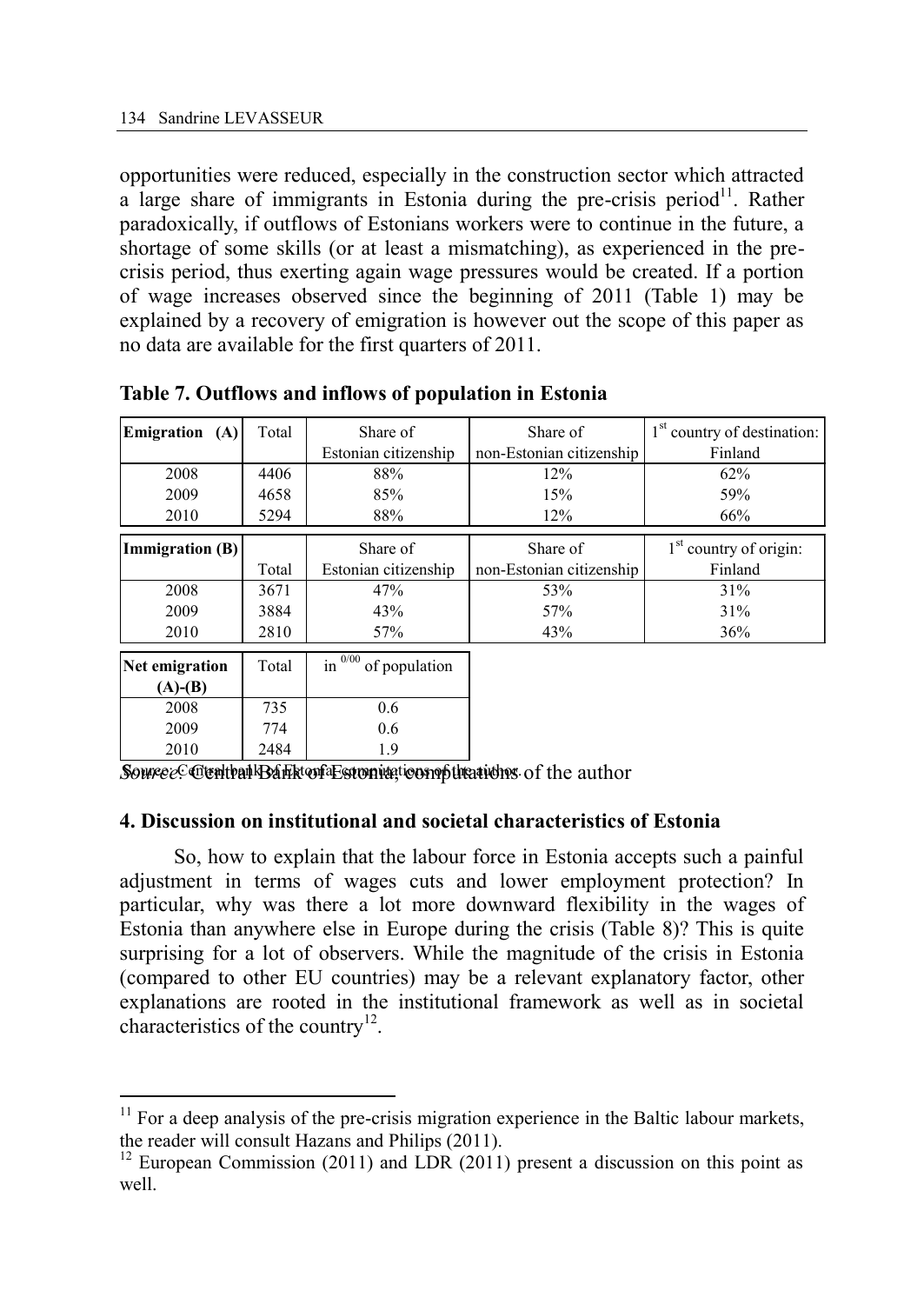First, the coverage rates of collective bargaining in Estonia are very low by any standard, with only 12 % of firms with a collective bargaining agreement (Table 8). That corresponds to less than 9 % of Estonian employees covered by collective bargaining agreements. Such figures contrast sharply with those reported for other EU countries. In a very deteriorated economic environment – when fears to be unemployed were growing and employment opportunity abroad was reduced –, that means that Estonian workers had only a modest bargaining power to avoid wage cuts. Moreover, as trade unions play a role of minor importance in Estonia, they could not oppose to some practices such as a reduced working time and forced leaves without any monetary compensation.

**comparison**

|                | Collective bargaining agreement**<br>Share of enterprises cutting wages* Share of enterprises freezing wages* |             |            |                |            |                |  |  |  |
|----------------|---------------------------------------------------------------------------------------------------------------|-------------|------------|----------------|------------|----------------|--|--|--|
|                |                                                                                                               |             |            |                | % of firms | % of employees |  |  |  |
|                | Did cut                                                                                                       | Plan to cut | Did freeze | Plan to freeze | with       | covered by     |  |  |  |
| Austria        | 1.7                                                                                                           | 1.5         | 1.8        | 8.4            | 97.8       | 94.6           |  |  |  |
| Belgium        | 1.0                                                                                                           | 1.8         | 23.7       | 4.4            | 99.4       | 89.3           |  |  |  |
| Czech republic | 9.0                                                                                                           | 3.2         | 54.6       | 11.7           | 54.0       | 50.2           |  |  |  |
| Cyprus         | 1.8                                                                                                           | 2.0         | 20.6       | 5.9            | $\ldots$   | $\cdot$ .      |  |  |  |
| <b>Estonia</b> | 44.1                                                                                                          | 38.6        | 61.5       | 64.6           | 12.1       | 8.7            |  |  |  |
| Spain          | 2.6                                                                                                           | 0.5         | 26.7       | 3.7            | 100.0      | 96.8           |  |  |  |
| France         | 1.9                                                                                                           | 4.7         | 86.0       | 83.8           | 99.9       | 67.1           |  |  |  |
| Luxembourg     | 2.0                                                                                                           | 4.3         | 31.7       | 62.8           | $\ddotsc$  | $\cdot$ .      |  |  |  |
| Italy          | 0.3                                                                                                           | 0.3         | 46.8       | 44.5           | 99.6       | 97.0           |  |  |  |
| Netherlands    | 2.6                                                                                                           | 3.8         | 15.2       | 8.7            | 75.5       | 67.6           |  |  |  |
| Poland         | 4.2                                                                                                           | 1.6         | 18.0       | 8.1            | 22.9       | 19.3           |  |  |  |

\* Share of enterprises (in %) that have reduced/frozen wages from autumn 2008 to summer 2009 or planned to do. Based on a

survey of enterprise managers carried out by central banks of 10 EU member States within the Wage Dynamic Network.

\*\* Either at a "firm-level'' or a "higher level".

 $\overline{a}$ 

*Source* : Tari Room (2010); Babecký et al. (2010) for the data of collective bargaining agreement.

Second, after several years of wage euphoria in the pre-crisis period, workers may have expressed little reluctance to accept wage cuts. Let us keep in mind that over 2002-2008, the monthly net wage has been multiplied by 2.2 in Estonia, which tends to minimize the wage cuts observed in the onset of the global crisis (Table 5). Workers themselves may have found that something was going wrong or was "too good to last". Only little social unrest was recorded in Estonia when the government announced wage cuts in the public sector, thus signalling some acceptance by the population.

Third, and related to the previous point, wage cuts may have been viewed as the ultimate sacrifice towards a full integration into the European sphere $^{13}$ . The euro adoption was a key goal in Estonia and devaluating the currency would have delayed this prospect for a very long time. Estonia would have thus turned

<sup>&</sup>lt;sup>13</sup> See Dombrovski and Åslund (2011) with a similar argument for Latvia.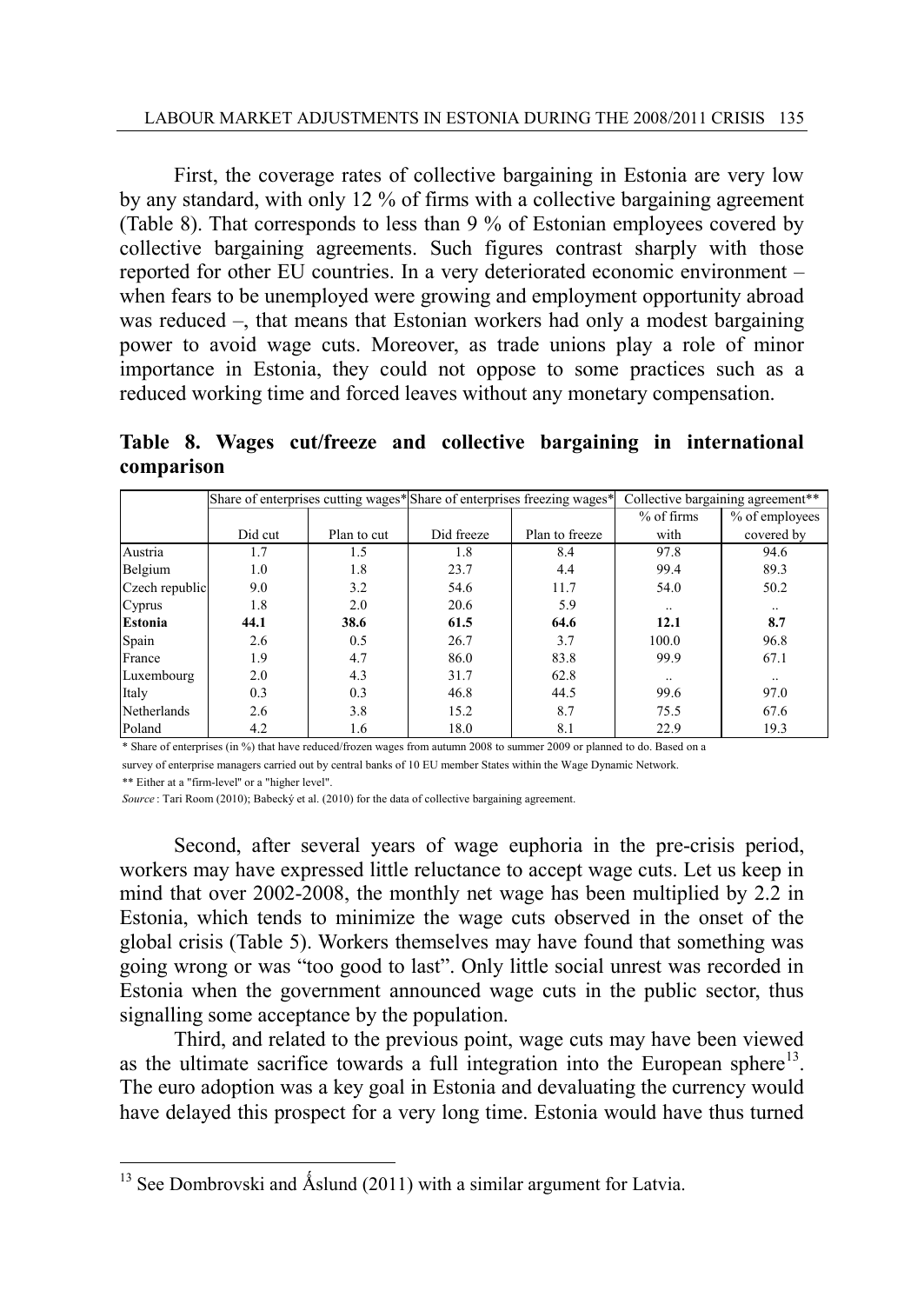its back on nearly twenty years of fixity with respect to the Deutsch Mark and then the euro through its currency board.

## **Box 2: The new Employment Contracts Act of 2009\***

On the  $1<sup>st</sup>$  July 2009, the new Employment Contracts Act entered into force, changing significantly the labour law in Estonia. Its aim was to make the labour market more flexible while enhancing the social security provisions for workers.

*• Measures for a greater flexibility<sup>14</sup>*

With respect to *working time*, under the new Employment Contracts Act, the employers are no longer obliged to get the permission from the Labour Inspectorate to reduced working time. As under the previous law, employers have the right to implement reduced working time for a maximum of three months during a one-year period. No monetary compensation for time not worked is offered to workers. That differs from the German system – for instance – which offers a 60 % compensation to workers.

With respect to *lay-offs*, the dismissal procedure is made easier by reducing the term of advance notice to terminate an employment contract. For instance, the term of advance notice becomes 15 calendar days if employment relationship is shorter than 1 year and 30 calendar days for employment relationship of 1 to 5 years. To compensate for that, the employer is obligated to provide free time to the employee for job-seeking after giving the advance notice.

With respect to the *financial burden of lay-off compensations*, their payment is now distributed between the employer and the Estonian Unemployment Insurance Fund. In all cases, the employer will pay a lay-off compensation amounting to one month's average wage of the employee. For employment relationship of 5 to 10 years, one additional month of lay-off compensation will be paid by the Unemployment Insurance Fund to the employee (two additional months in case of a relationship over 10 years). The rationality behind such distribution in the financial burden of lay-off compensations is to allow employers to invest in their companies, to continue offering jobs and create new jobs when the situation improves (Tur and Viilmann, 2009).

With respect to *employment contracts*, the conclusion of fixed-term contract is allowed in all cases.

*• Measures for improving the social security provisions* 

With respect to *taxes*, the unemployment insurance premiums were increased to cope with the decreasing financial resources of the Estonian Unemployment Insurance Fund in a context of higher lay-offs. The unemployment insurance rates paid by the employees raised from 0.6 % over 2006-May 2009 to 2 % in June 2009 and then to 2.8 % in August 2009. For employers, the corresponding increases were from 0.3 % over 2006-May 2009 to 1 % in June 2009 and then to 1.4 % in August 2009.

With respect to *benefits*, the unemployment insurance system becomes more generous. In particular, the unemployment insurance benefit was increased from 50 % to 70 % of the previous average remuneration during the first 100 days of unemployment, and from

 $\overline{a}$ <sup>14</sup> Lehmann and Muravyev (2011) present evidence that lower employment protection legislation (EPL) enhances labour market outcomes (in the sense of lower unemployment rates and higher employment rates).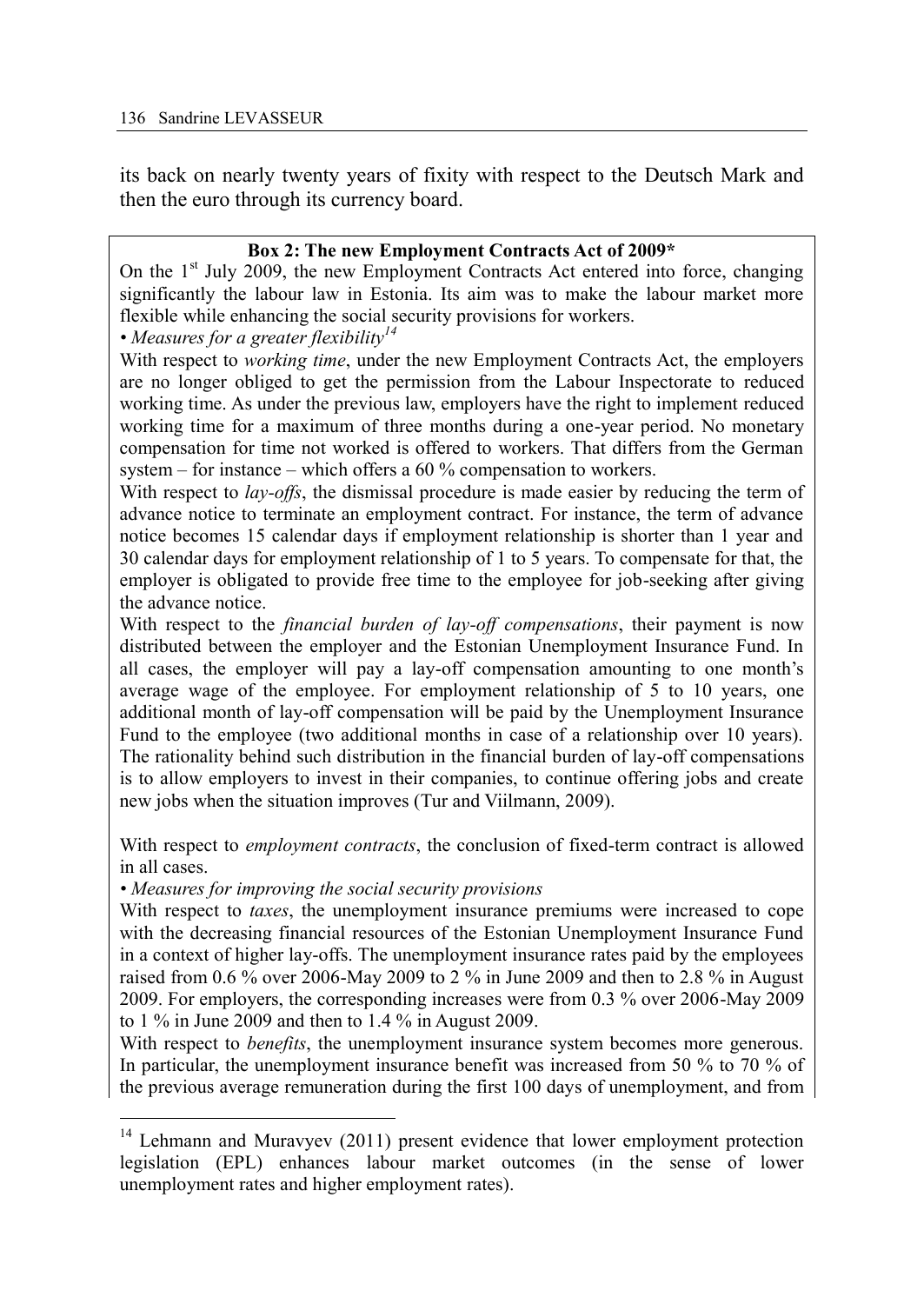40 % to 50 % after that period. In addition, the circle of persons eligible for unemployment insurance benefit was enhanced to include, for instance, those who terminated their employment relationship voluntarily.

*• Other measures for fighting unemployment* 

With respect to *job matching and training programs*, the financing is enhanced by using EU funds with the goal to absorb new labour force (students) and workers formerly employed in overheating sectors (construction, real estate) and, more generally, to avoid long-term unemployment.

\*The reader can consult Tur and Viilmann (2009) or EIROnline at http://www.eurofound.europa.eu/eiro/

## **5. Impact on the competitiveness of Estonian enterprises**

 While it may be still premature to provide a definitive assessment on how successful the strategy of wage cuts in Estonia was, we can give some preliminary positive indicators related to gains in international competitiveness.

 First, either based on the producer price index (PPI) or the unit labour cost (ULC), the real effective exchange rate of Estonia in the manufacturing sector is well oriented. Thus, by the end of September 2011, the ULC-based real effective exchange rate had fallen from its peak (reached in the first quarter of 2009) by 26.5% and that in a context of moderate currency depreciations of its main trade partners. This allowed to fully cancel the appreciation in the ULC-based real effective exchange rate that occurred since the end of 2006 in Estonia (Graph 3).

# **Graph 3. Real effective exchange rate of Estonia (based on unit labour cost) basis 100 = 2006Q1**



*Source:* OECD, Main economic indicators.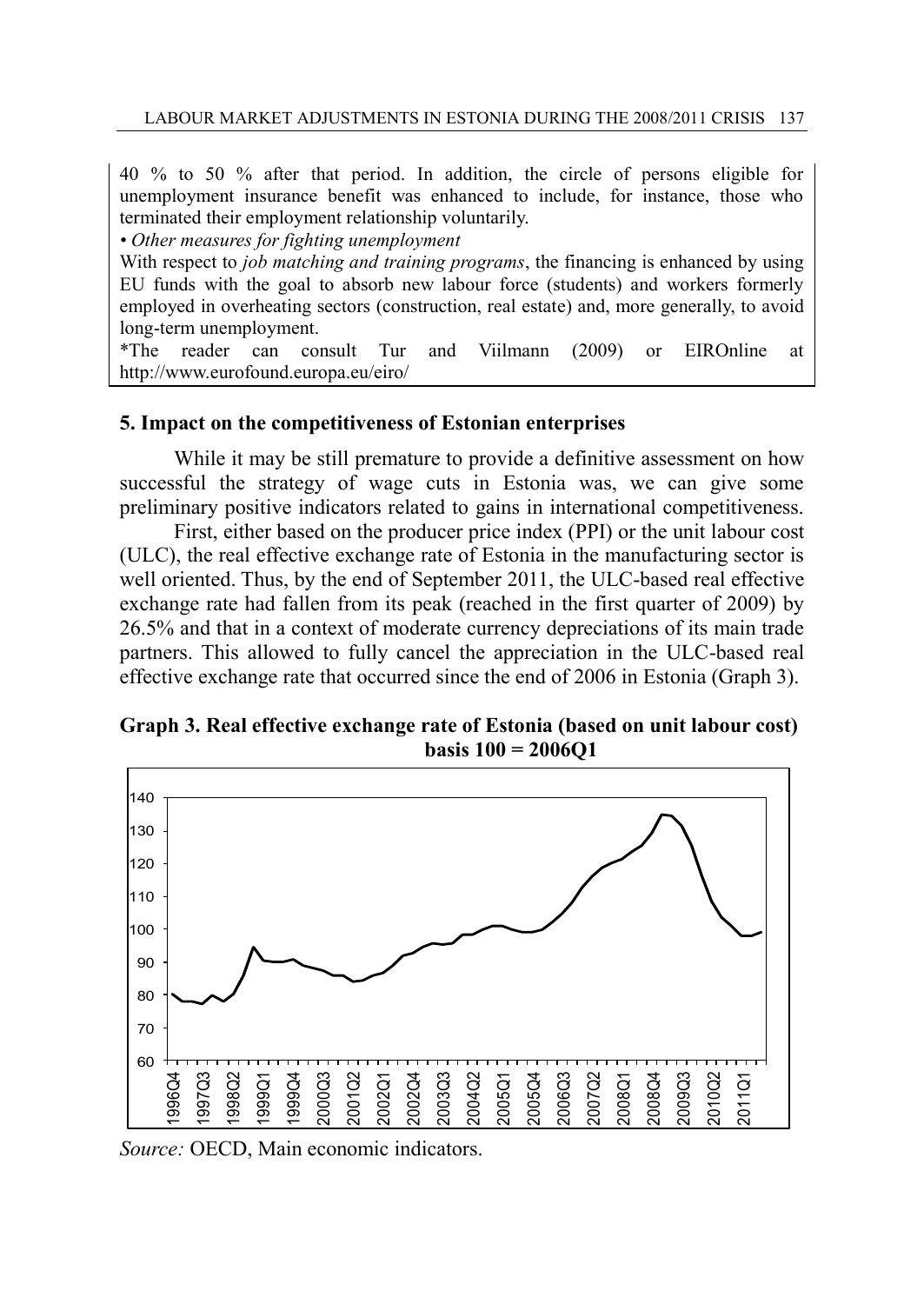Second, the growth of exports over 2010 was much more dynamic in Estonia than in any other EU countries, including those with a large depreciation of their nominal exchange rates. Estonian exports surged by some 35 % in 2010. Importantly, all types of manufacturing goods have recorded a strong increase in their exports, with investment goods recording the largest increase  $(+75\%)$ .

According to Eesti Pank (2011, p.17-18), nearly a third of the strong export growth in recent months may be attributable to the growing competitiveness of the Estonian companies, with two-thirds attributable to the destination market and the specific need of exports partners and exports goods (in particular, demand for investment goods in Nordic countries: Sweden and Finland). Put differently, Estonia would have succeeded in gaining market shares over the last year.

## **6. Conclusions**

 $\overline{a}$ 

Embarking on a strategy of internal devaluation instead of an external one was rather challenging at the time when the global economy was subject to a major turmoil. Estonia, as well as the two other Baltic states, made this courageous and – retrospectively – judicious choice. Does it mean that devaluating internally is the new panacea while external devaluation would be an outdated strategy to restore competitiveness? The answer requires caution as there is no one-size solution for all countries. First, in the period following the bankruptcy of Lehman Brothers, the global economic environment was so depressed that any devaluation would have had virtually no effects on the Estonian exports<sup>15</sup>. In such a context, only higher imports prices and higher reimbursements for those indebted in euros would have been materialized, with harmful effects on the purchasing power of households (see box 1). While it may be argued that internal devaluation has also reduced the purchasing power of households, wage cuts may be viewed as a better solution if applied to all workers. By contrast, an external devaluation would have hurt predominantly households indebted in euros. Second, it has to be pointed out that the population is arguably more prompted to accept wage cuts after several years of large wage increases – as in the Baltic states during the pre-crisis period – than after several years of sluggish wages. In this respect, the lessons to be drawn from the experience of Estonia for other EMU members regarding wage cuts must not be misused (Levasseur, 2012). In particular, everyone would be better off in all countries of the euro area if wage cuts were not encouraged.

<sup>&</sup>lt;sup>15</sup> For instance, the Polish currency depreciated by some 29 % from October 2008 to March 2009 without any stimulating effects on exports.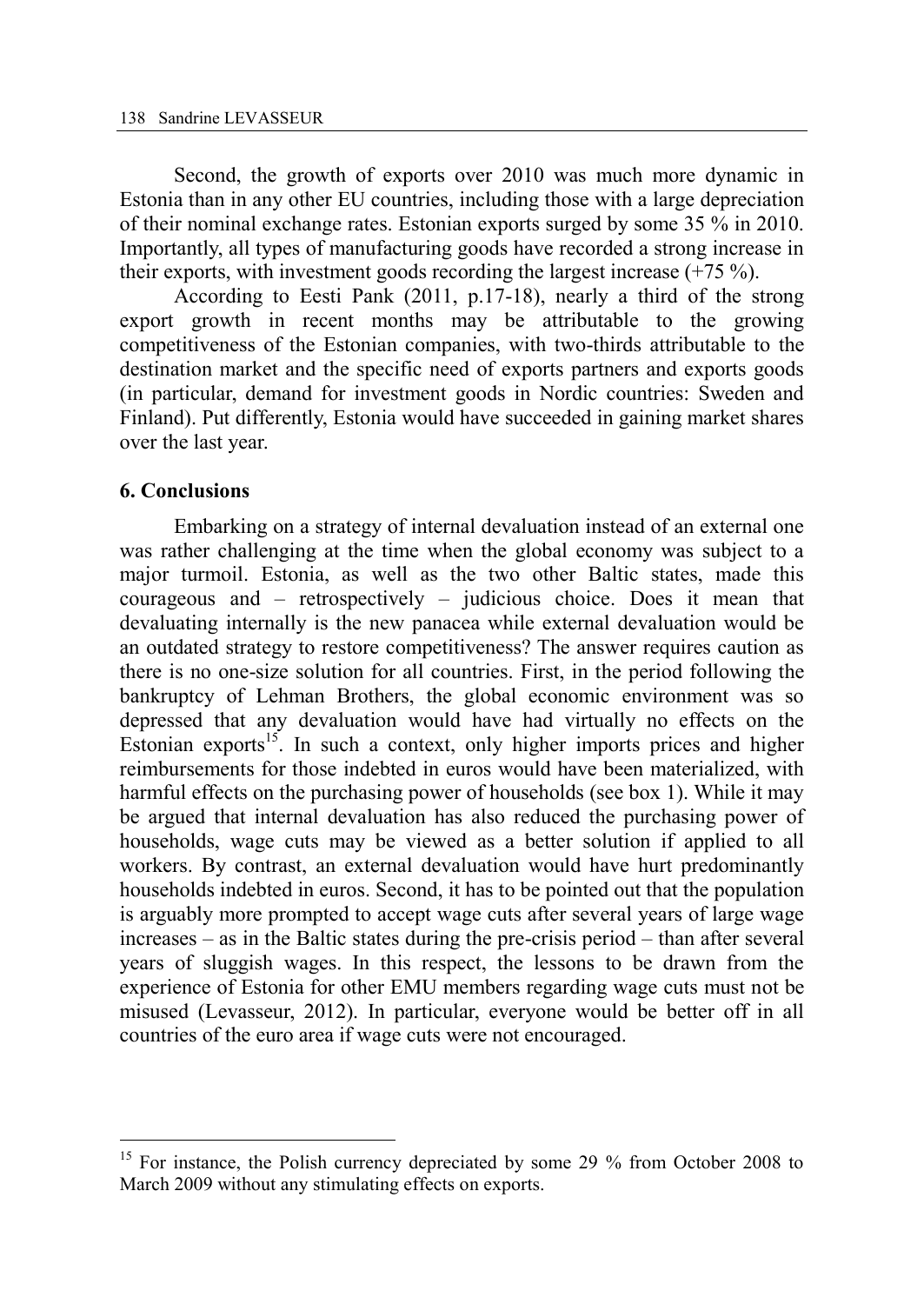#### **References**

Antonin, C., Levasseur, S. (2010), Estonie: l'euro détrône la couronne, *Lettre de l'OFCE*, No. 325, December (in French).

Arpaia, A., Carone, G. (2004), Do labour taxes (and their composition) affect wages in the short and the long run?, *European Economy Economic Papers*, No. 216.

Babecký, J., Du Caju, P., Kosma, T., Lawless, M., Messina, J., Rõõm, T., (2010), Downward Nominal and Real Wage Rigidity: Survey Evidence from European Firms, *Scandinavian Journal of Economics*, Vol. 112(4), pp. 643–910.

Bank of Estonia (2010), *Labour Market Review*, 2/2010.

Brixiova Z., Vartia, L., Wörgötter, A. (2009), Capital Inflows, Household Debt and the Boom-Bust Cycle in Estonia, *OECD Economics Department Working Paper*, No. 700.

Cahuc, P., Carcillo S.(2011), ["Is short-time work a good method to keep unemployment](http://www.cepr.org/pubs/new-dps/dplist.asp?dpno=8214)  [down?"](http://www.cepr.org/pubs/new-dps/dplist.asp?dpno=8214), *CEPR Discussion Paper* 8214.

Dombrovski, V., Åslund, A. (2011), *How Latvia came through the financial crisis*, Peterson Institute for International Studies, May.

EIRO Annual Review (2011), available at: http://eurofound.europa.eun/eiro/studies /tn1004019s /ee1004019q.htm.

EIRO (2009), Unemployment insurance premiums to rise again, available at: http://eurofound.europa. eu/eiro/2009/08/articles/ee0908019i.htm.

Eesti Pank (2011), Economic Forecast for 2011-2013, *Estonian Economy and Monetary Policy* 1/2011, pp. 4-33.

European Commission (2011), Labour market developments in Europe, *European Economy,* 2/2011, August.

Hazans M., Philips, K. (2011), The Post-Enlargement Migration Experience in the Baltic Labour Markets, *IZA Discussion Paper Series*, July.

Herzberg, V. (2010), Assessing the Risk of Private Sector Debt Overhang in the Baltic Countries, *IMF Working Paper,* WP/10/250, November.

Hijzen, A., Venn, D. (2010), [The role of short-time work schemes during the 2008-09](http://ideas.repec.org/p/oec/elsaab/115-en.html)  [recession,](http://ideas.repec.org/p/oec/elsaab/115-en.html) *OECD Working Paper*, No. 115.

IMF (2011), Country Report No. 11/47, February.

Levasseur, S. (2012), Estonia: a new model for the euro zone?, *The OFCE blog*, posted on 31<sup>st</sup> January 2012, available at: http://www.ofce.sciences-po.fr/blog/?p=1215.

Levasseur, S. (2009), États baltes et Irlande: de l'euphorie à la dépression salariale, *Lettre de l'OFCE*, No. 312, July (in French).

LRD (2011), The wrong target – how governments are making public sector workers pay for the Crisis, available at: http://www.lrd.org.uk/issue.php?pagid=45&issueid=1431.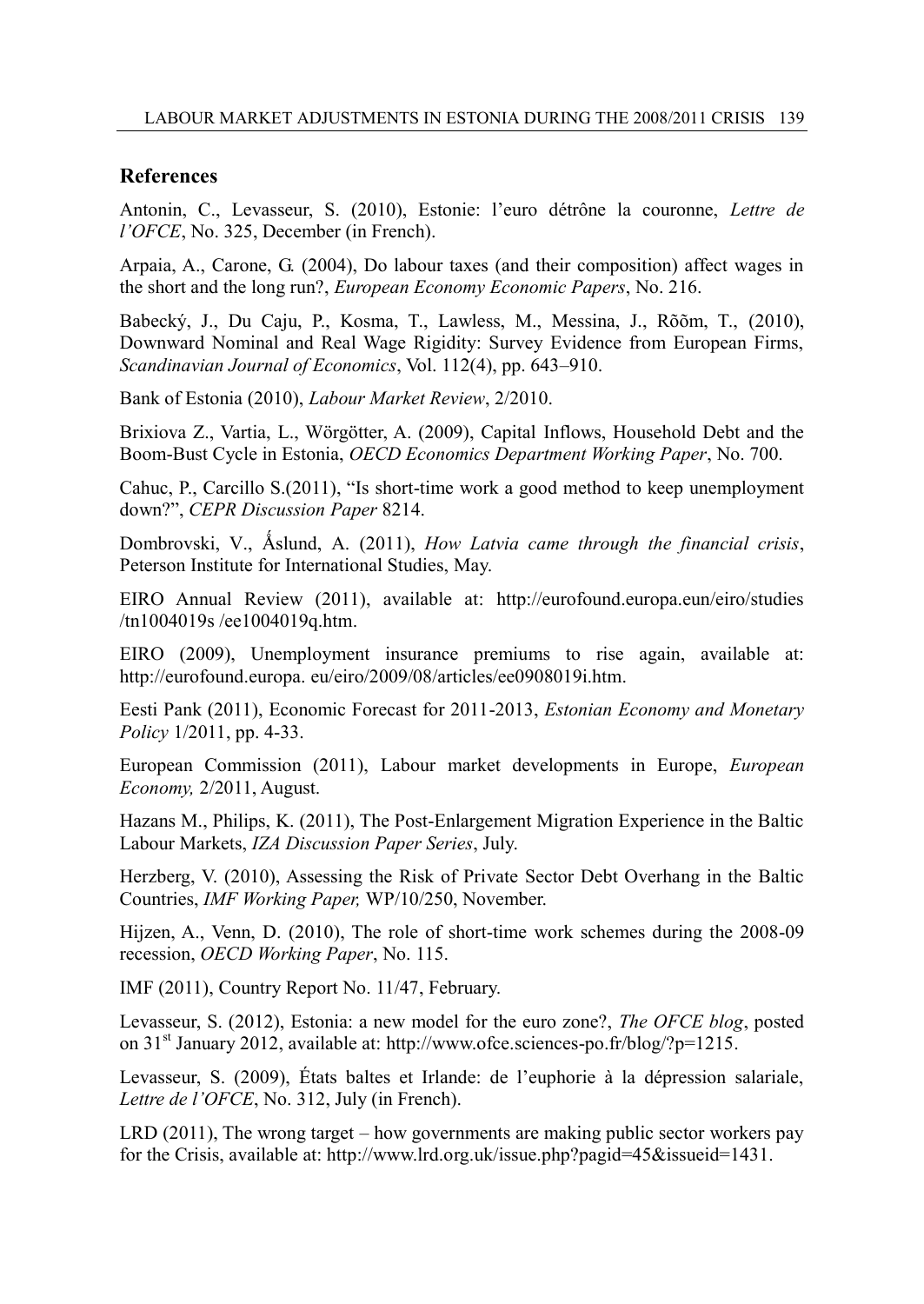Pisany-Ferry J., [Petrovic](http://www.bruegel.org/scholars/scholar-detail/scholar/155-pavle-petrovic/) P., [Landesmann](http://www.bruegel.org/scholars/scholar-detail/scholar/154-michael-a-landesmann/) M.A., [Gligorov](http://www.bruegel.org/scholars/scholar-detail/scholar/153-vladimir-gligorov/) V., [Daianu](http://www.bruegel.org/scholars/scholar-detail/scholar/152-daniel-daianu/) D., [Becker T.,](http://www.bruegel.org/scholars/scholar-detail/scholar/151-torbjorn-becker/) [Darvas](http://www.bruegel.org/scholars/scholar-detail/scholar/19-zsolt-darvas/) Z., [Sapir](http://www.bruegel.org/scholars/scholar-detail/scholar/7-andre-sapir/) A., [Weder di Mauro](http://www.bruegel.org/scholars/scholar-detail/scholar/157-beatrice-weder-di-mauro/) B. (2010), *[Whither growth in central and eastern](http://www.bruegel.org/publications/publication-detail/publication/453-whither-growth-in-central-and-eastern-europe-policy-lessons-for-an-integrated-europe/)  [Europe? Policy lessons for an integrated Europ](http://www.bruegel.org/publications/publication-detail/publication/453-whither-growth-in-central-and-eastern-europe-policy-lessons-for-an-integrated-europe/)*e, Blueprints, Bruegel Institute, 24 [November.](http://www.bruegel.org/publications/publication-detail/publication/453-whither-growth-in-central-and-eastern-europe-policy-lessons-for-an-integrated-europe/) 

Price R., Wörgötter, A. (2011), Estonia: making the Most of Globalisation, *OECD Economics Department Working Papers*, No. 876, OECD.

Purfield C., Rosenberg, C.B. (2010), Adjustment Under a Currency Peg: Estonia, Latvia and Lithuania During the Global Financial Crisis 2008-09, *IMF Working Paper*  WP/10/213, September.

Room, T. (2010), Enterprises' response to the economic crisis, *Labour Market Review 1/2010*, Appendix 1, Eesti Pank, pp. 31-36.

Rosenberg, C. (2008), *[Avoiding the Portuguese Trap](http://www.bankofestonia.info/jump?objId=1039252)*, "Convergence in the Baltics", seminar organized by IMF and Eesti Pank in Brussels, February 1-2, 2008.

Rosenberg, C. (2011), Toughing It Out: How the baltics Defied Predictions, *IMF direct\_ The IMF Blog*, posted on January 7.

Tur, D., Viilmann, N. (2009), *Labour Market Review*, publication of the Bank of Estonia, 2/2009.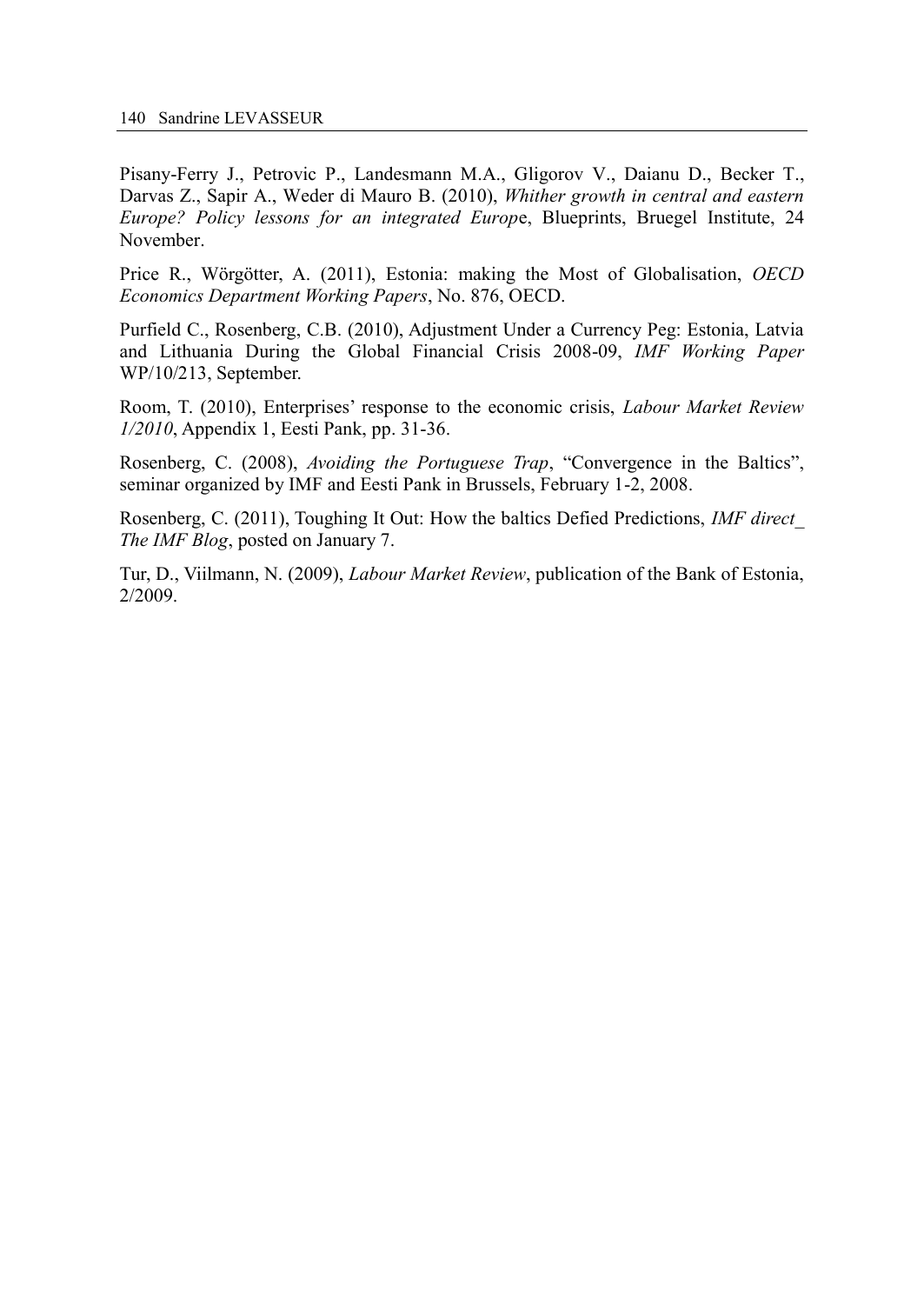**Appendix 1.** Decomposing the labour share in value added

Let us assume that the labour share in value added at time *t* is given by:

share<sub>t</sub> = 
$$
\frac{W_t H_t}{P_t Y_t}
$$
 (a)  
\n=  $\frac{W_t}{P_t} \frac{1}{Y_t / H_t}$  (b)  
\n=  $\frac{W_t}{P_t} \frac{1}{P_{t} \text{Prod}_t}$  (c)

WH denotes the "wage bill" where W, the nominal wage *per* hour, is multiplied by H, the total number of hours worked. PY stands for the nominal value added, with P denoting for its price and Y for its volume. Wages are *gross* amounts, *i.e.* before the deduction of income tax and social security contributions.

The labour share in value added can be written as (b) where  $\frac{W}{R}$ P denotes the real

wage *per* hour and Y / H (or "Prod") denotes the labour productivity *per* hour. In turn, H can be decomposed as:  $H_t = h_t N_t$ 

where N accounts for the number of workers and h for the number of hours worked *per* worker.

In log-approximation, the dynamics of the labour share in value added between *t*

and *t-1* is then given by:  
\n
$$
\Delta \text{share}_t = \Delta \left( \frac{W_t}{P_t} \right) - \Delta \left( \text{Prod}_t \right)
$$
\n(1)

where  $\Delta \left( \frac{W_i}{P_i} \right)$ P  $(W_{t})$  $\Delta\left(\frac{\mathbf{w}_t}{\mathbf{P}_t}\right)$ *t* denotes the growth rate of real wage *per* hour between *t* and *t-1* 

and  $\Delta(\text{Prod}_t)$  stands for the growth rate of labour productivity *per* hour

between *t* and *t-1.* 

In turn, the growth rate of labour productivity can be decomposed as: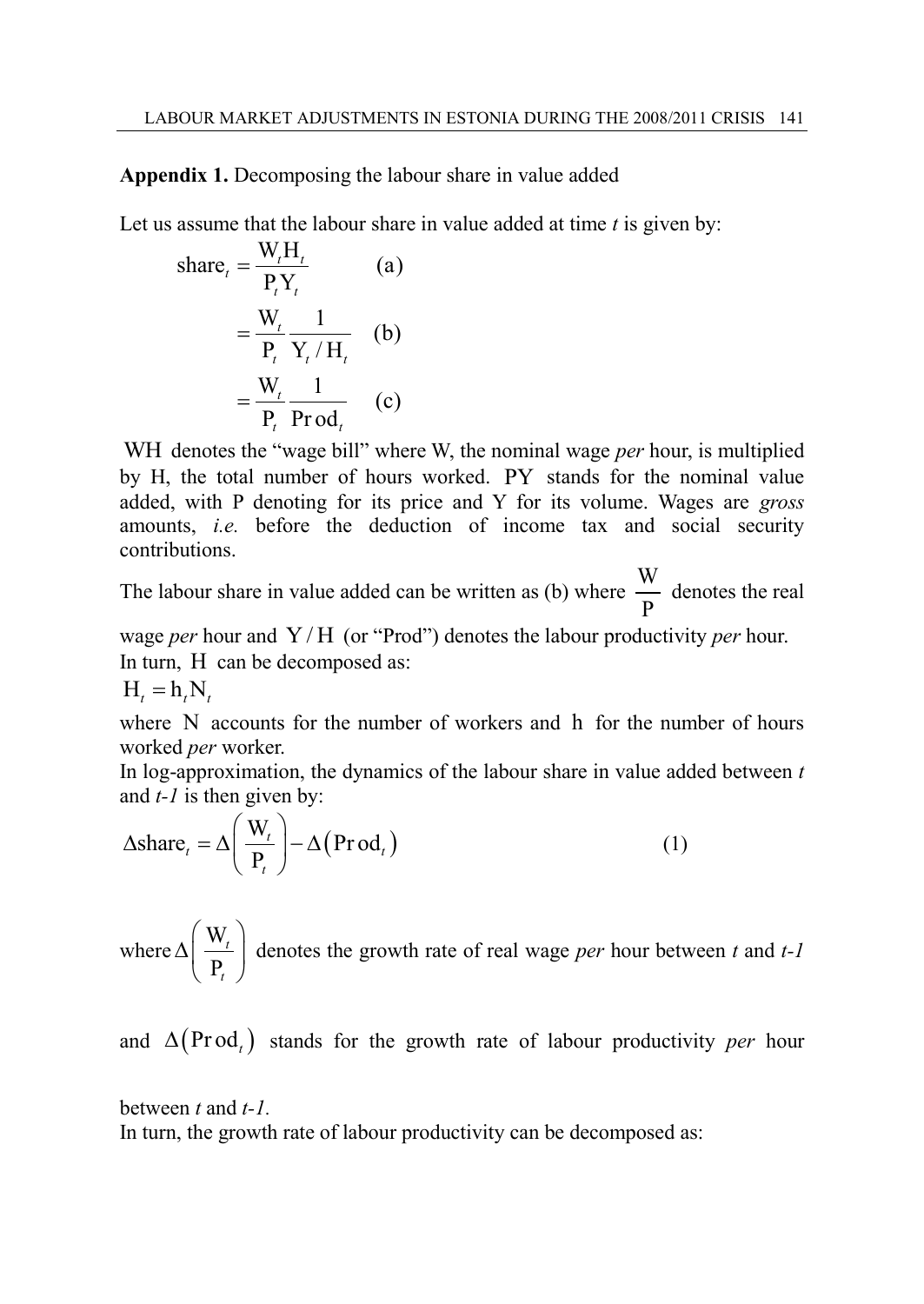$$
\Delta(\text{Prod}_{t}) = \Delta Y_{t} - \Delta h_{t} - \Delta N_{t}
$$
\n(2)

Thus, the movements in labour productivity will depend on the growth rate of value added in volume (denoted  $\Delta Y_t$ ), the development in working time ( $\Delta h_t$ ) and the volume of workers used for the production  $(\Delta N_t)$ .

**Appendix 2.** Links towards series used in the paper

| Graph 1<br>& Table 1        | Nominal hourly<br>labour cost         | WS010: AVERAGE MONTHLY GROSS WAGES<br>(SALARIES) AND AVERAGE HOURLY GROSS WAGES<br>(SALARIES)<br>BY ECONOMIC ACTIVITY (EMTAK 2008)<br>(QUARTERS)                                                                                                                                                                                                                 |  |  |  |  |
|-----------------------------|---------------------------------------|------------------------------------------------------------------------------------------------------------------------------------------------------------------------------------------------------------------------------------------------------------------------------------------------------------------------------------------------------------------|--|--|--|--|
| Table 2 &<br><b>Table 4</b> | Producer price index                  | XO039: PRODUCER PRICE INDEX OF INDUSTRIAL<br>OUTPUT, $2010 = 100$ (MONTHS)<br>XO029: PRODUCER PRICE INDEX OF INDUSTRIAL<br>OUTPUT, CHANGE OVER PREVIOUS YEAR                                                                                                                                                                                                     |  |  |  |  |
|                             | Export price index                    | 1. XO05: EXPORT PRICE INDEX, CHANGE OVER<br>PREVIOUS YEAR<br>2. XO06: EXPORT PRICE INDEX, DECEMBER 1993 =<br>100 (MONTHS)                                                                                                                                                                                                                                        |  |  |  |  |
|                             | Value added                           | NAA042: VALUE ADDED BY ECONOMIC ACTIVITY<br>(EMTAK 2008) (QUARTERS)                                                                                                                                                                                                                                                                                              |  |  |  |  |
| Table 3 &<br>Graph 2        | Employment                            | NAL011: EMPLOYMENT BY DOMESTIC CONCEPT<br>BY ECONOMIC ACTIVITY (EMTAK 2008)<br>(QUARTERS)                                                                                                                                                                                                                                                                        |  |  |  |  |
|                             | Hours                                 | WS015: ACTUALLY WORKED HOURS BY ECONOMIC<br><b>ACTIVITY (EMTAK 2008) (QUARTERS)</b>                                                                                                                                                                                                                                                                              |  |  |  |  |
|                             | Nominal monthly<br>(net) wages        | WS011: AVERAGE MONTHLY GROSS AND NET<br>WAGES (SALARIES) BY ECONOMIC ACTIVITY<br>(EMTAK 2008) (QUARTERS)                                                                                                                                                                                                                                                         |  |  |  |  |
| Table 5                     | CPI inflation                         | 1. XO01: CONSUMER PRICE INDEX, CHANGE OVER<br>PREVIOUS YEAR (1992-2009)<br>2. XO02: CONSUMER PRICE INDEX, 1997 = 100<br>(MONTHS)                                                                                                                                                                                                                                 |  |  |  |  |
| Table 6                     | Unemployment rate<br>by groups        | ML111: LABOUR STATUS OF POPULATION AGED 15-<br>74 BY ETHNIC NATIONALITY AND EDUCATIONAL<br><b>LEVEL</b><br>ML109: LABOUR STATUS OF POPULATION AGED 15-<br>74 BY SEX AND EDUCATIONAL LEVEL<br>ML115: LABOUR STATUS OF POPULATION AGED 15-<br>74 BY SEX, AGE GROUP AND EDUCATIONAL LEVEL<br>ML430: UNEMPLOYED PERSONS BY AGE GROUP<br>AND DURATION OF UNEMPLOYMENT |  |  |  |  |
| Table 6                     | Outflows and<br>inflows of population | POR04: EXTERNAL MIGRATION BY SEX, AGE<br><b>GROUP AND COUNTRY</b>                                                                                                                                                                                                                                                                                                |  |  |  |  |